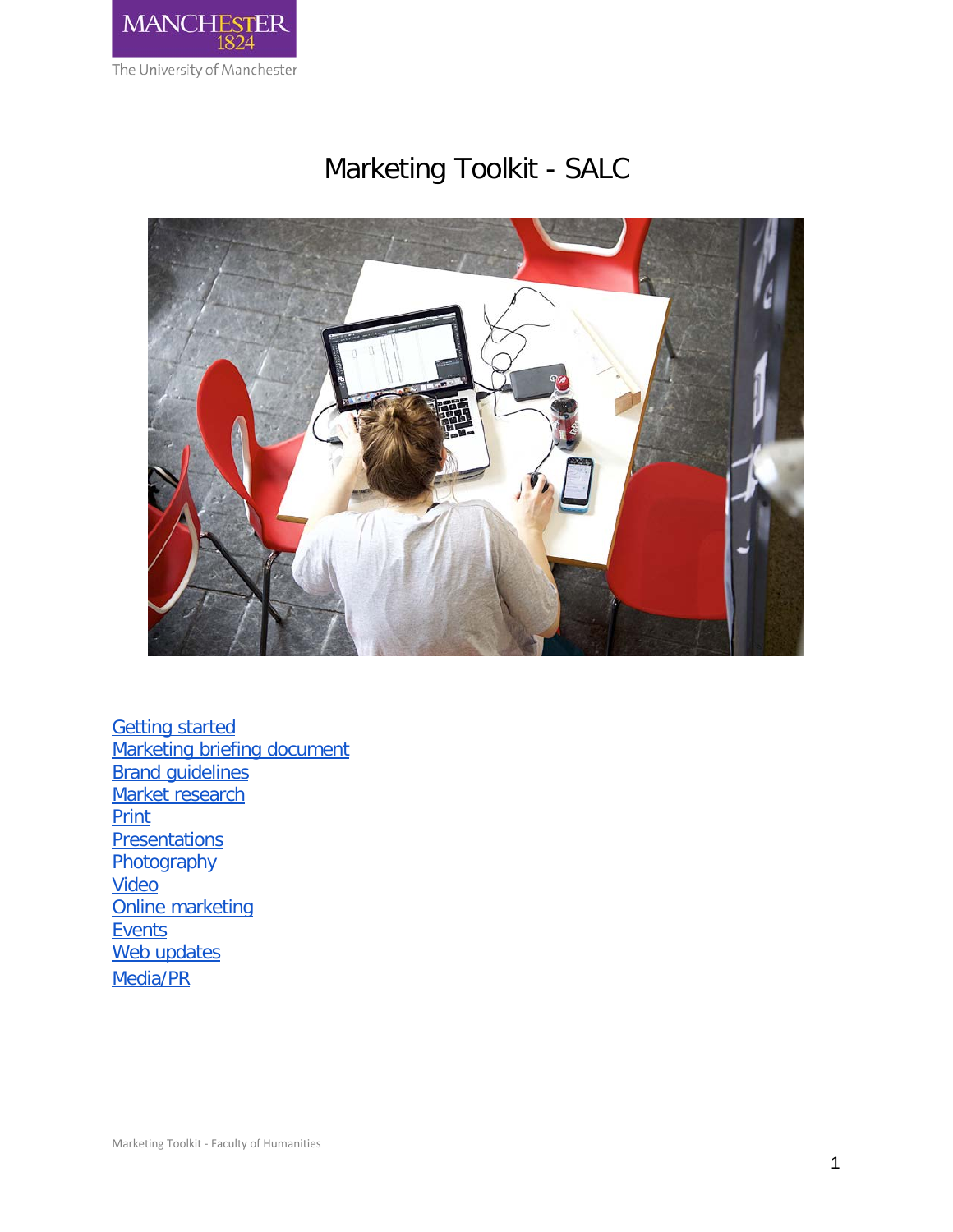

## **Getting started**

**Welcome to the Marketing Toolkit for the Faculty of Humanities. We are committed to making sure all marketing projects are as effective as they can be, as well as adhering to The University of Manchester's brand identity and guidelines.** 

This toolkit aims to provide staff with guidance so they can manage marketing projects independently. It will allow you to plan, create and execute marketing activities that deliver your objectives. Each section is standalone, so you can refer directly to the guide that's relevant to the project you're working on, or utilise the entire toolkit.

The following key areas are covered:

- Market research
- **Presentations**
- · Print
- Photography and video
- Online Marketing
- **Fvents**
- Web updates

When developing a marketing project, it is important to consult your Marketing Officer(s) in the first instance, as well as keep them informed throughout the process - this is particularly important if your project relates to student recruitment and admissions.

## **School of Arts, Languages and Cultures marketing contacts:**

| Rakhi Sinha              | rakhi.sinha@manchester.ac.uk       | <b>SALC Marketing Officer</b><br>(Student Recruitment)                    |
|--------------------------|------------------------------------|---------------------------------------------------------------------------|
| Sarah Howarth            | sarah.howarth@manchester.ac.uk     | <b>SALC Marketing Officer</b><br>(Student Recruitment)                    |
| Dipika Mummery           | dipika.mummery@manchester.ac.uk    | <b>SALC Web Content Editor</b>                                            |
| <b>Anne-Marie Nugnes</b> | anne-marie.nugnes@manchester.ac.uk | SALC Marketing &<br><b>Communications Manager</b><br>(external relations) |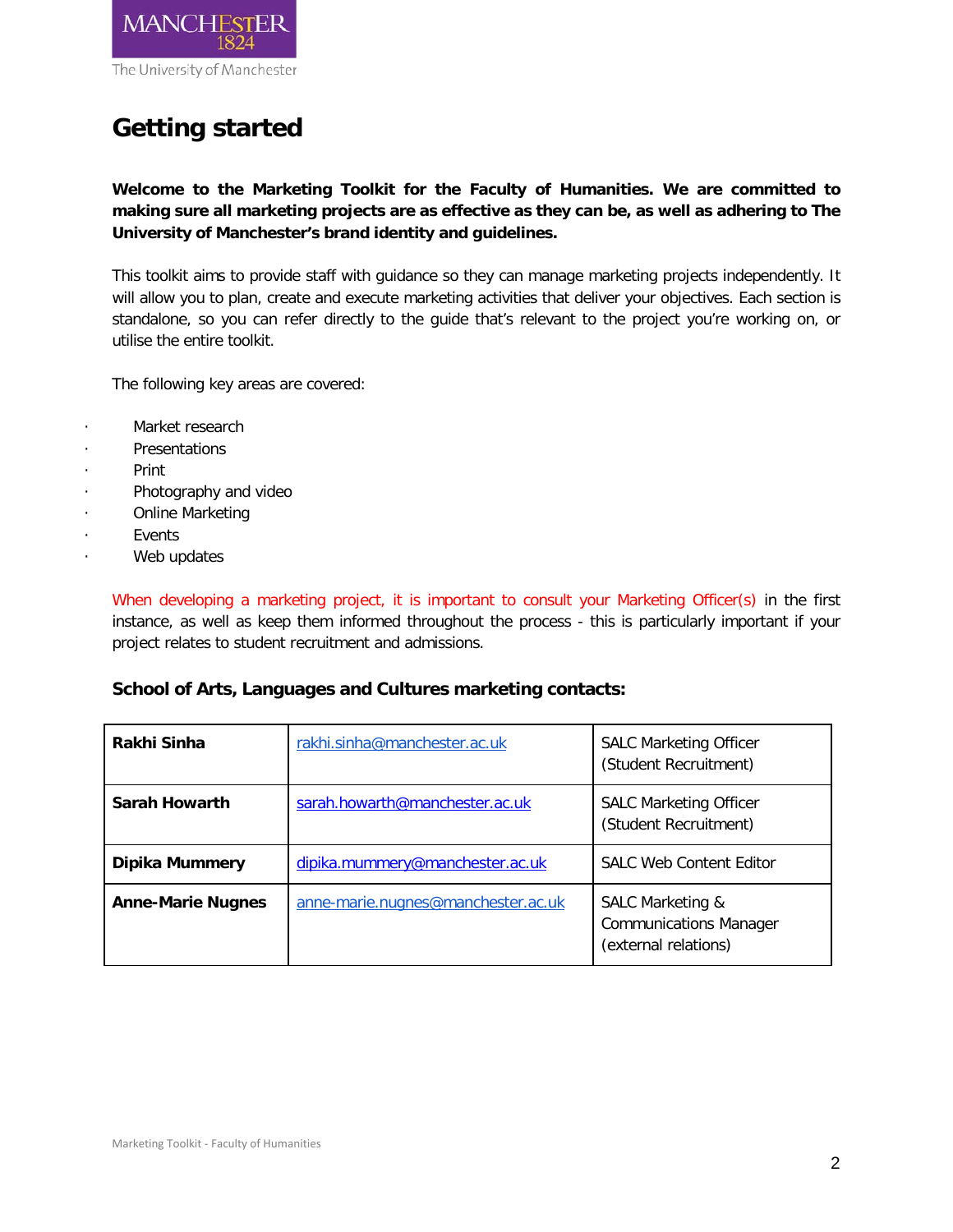

## <span id="page-2-0"></span>**Marketing briefing document**

Please complete this brief for every marketing project no matter how big or small. Once completed, please share it with your Marketing Officer.

\*Some sections may not be relevant; if you are unsure, please speak to your Marketing Officer \*There is a separate form for market research and web updates

| Date:                                                                                                                                                  |  |
|--------------------------------------------------------------------------------------------------------------------------------------------------------|--|
| <b>Contact details:</b>                                                                                                                                |  |
| Project type and title:                                                                                                                                |  |
| Project background/context:                                                                                                                            |  |
| Project objectives:<br>What is the aim of the project?<br>What are you trying to achieve?                                                              |  |
| Target audience:                                                                                                                                       |  |
| Work required:<br>(e.g. creative concepts, graphic design, copywriting, print,<br>project management, event support, website copy or<br>changes etc.)? |  |
| <b>Specific instructions:</b><br>Size, style, look & feel, likes/dislikes, print finish,<br>mandatories (logos, web addresses, accreditations)         |  |
| Images/photos:<br>Existing? to shoot? to source via libraries?                                                                                         |  |
| Logos and text:<br>To be supplied?                                                                                                                     |  |
| Any existing marketing to be aware of?                                                                                                                 |  |
| <b>Timescales</b><br>Please list specific deadlines for proofing and approvals                                                                         |  |
| Is a meeting/conversation required to<br>discuss the project?                                                                                          |  |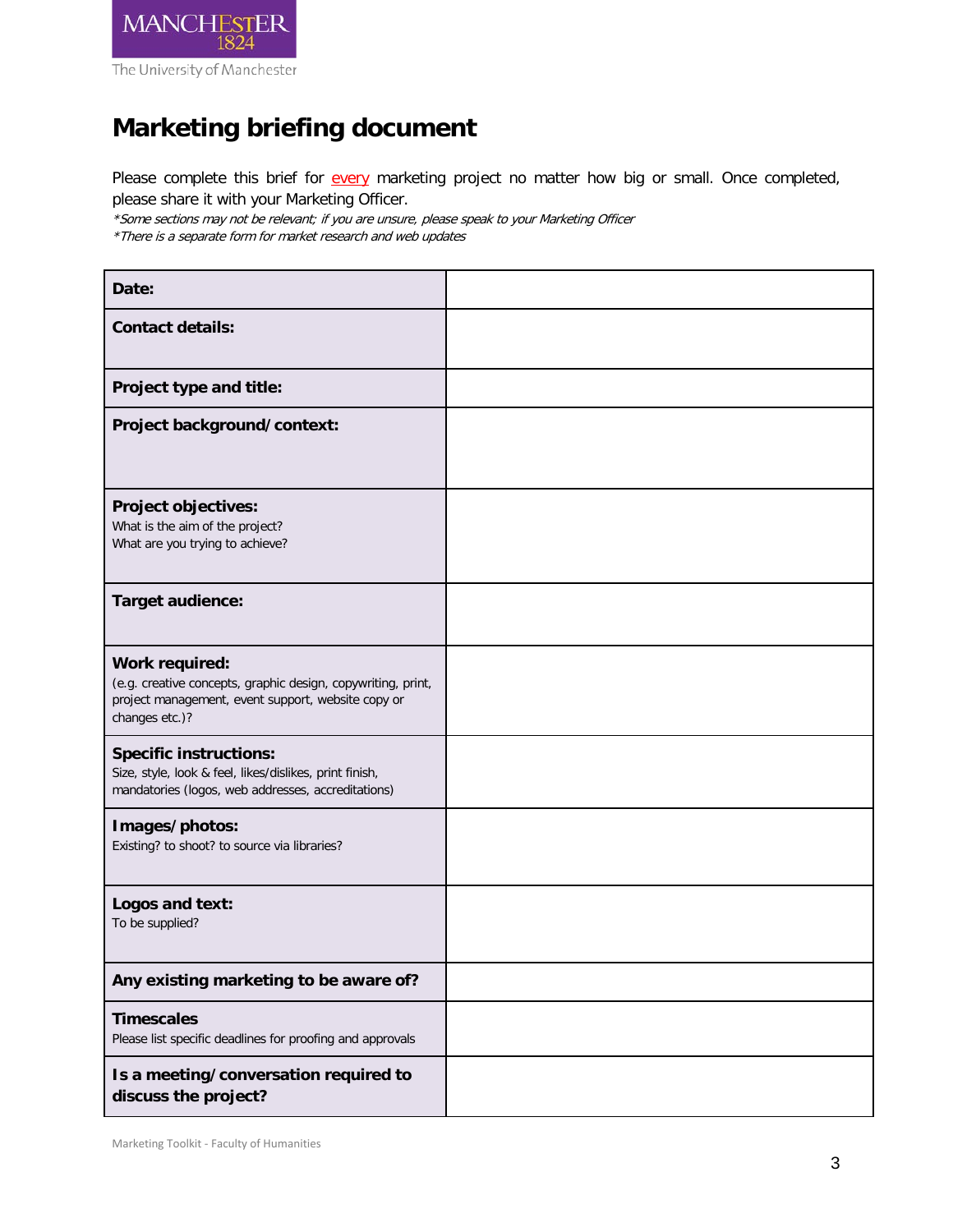

<span id="page-3-0"></span>

| Do you have budget holder approval?                                   |  |
|-----------------------------------------------------------------------|--|
|                                                                       |  |
| <b>PRINT ONLY</b>                                                     |  |
| Print paper stock requirement                                         |  |
| Print finish requirement<br>(perforation, laminate, foil, folds etc.) |  |
| <b>Print quantity</b>                                                 |  |
| <b>Print budget</b>                                                   |  |
| Delivery address                                                      |  |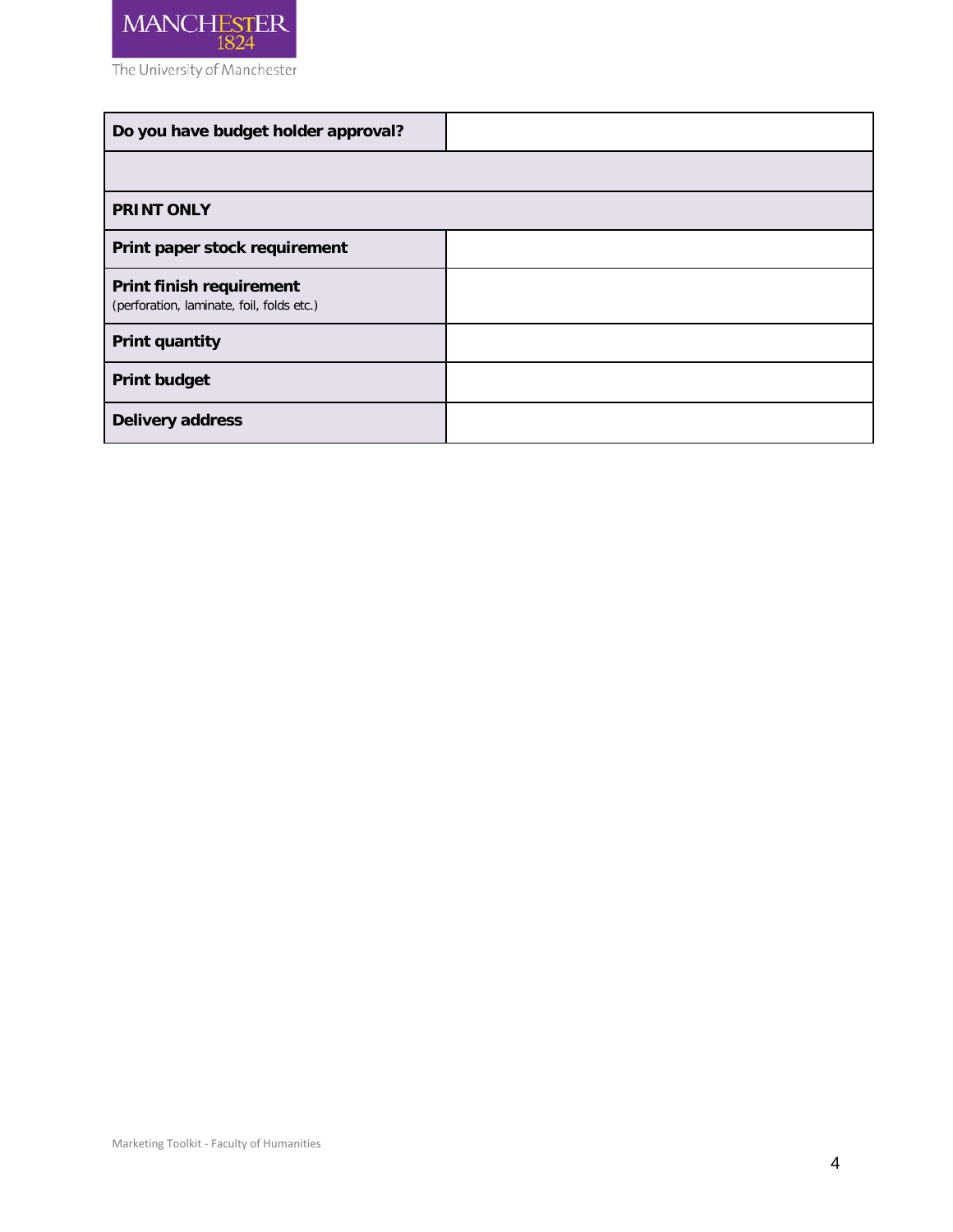

## **Brand Guidelines**

When working on any marketing project, please consult the brand website to make sure what you're creating - whether for an internal or external audience - looks the same and is instantly recognisable as The University of Manchester.

There are guidelines on many aspects of marketing, including:

**[Colours](http://www.brand.manchester.ac.uk/visual-identity/colour/)** [Email newsletters](http://www.brand.manchester.ac.uk/visual-identity/email-templates-guidelines/) **[Film](http://www.brand.manchester.ac.uk/visual-identity/film/)** [Logo usage](http://www.brand.manchester.ac.uk/visual-identity/logo/) **[Photography](http://www.brand.manchester.ac.uk/visual-identity/photography/) [Presentations](http://www.brand.manchester.ac.uk/visual-identity/presentations/)** [Social media](http://www.brand.manchester.ac.uk/visual-identity/social-media/) [Web](http://www.brand.manchester.ac.uk/visual-identity/web/)

[www.brand.manchester.ac.uk](http://www.brand.manchester.ac.uk/)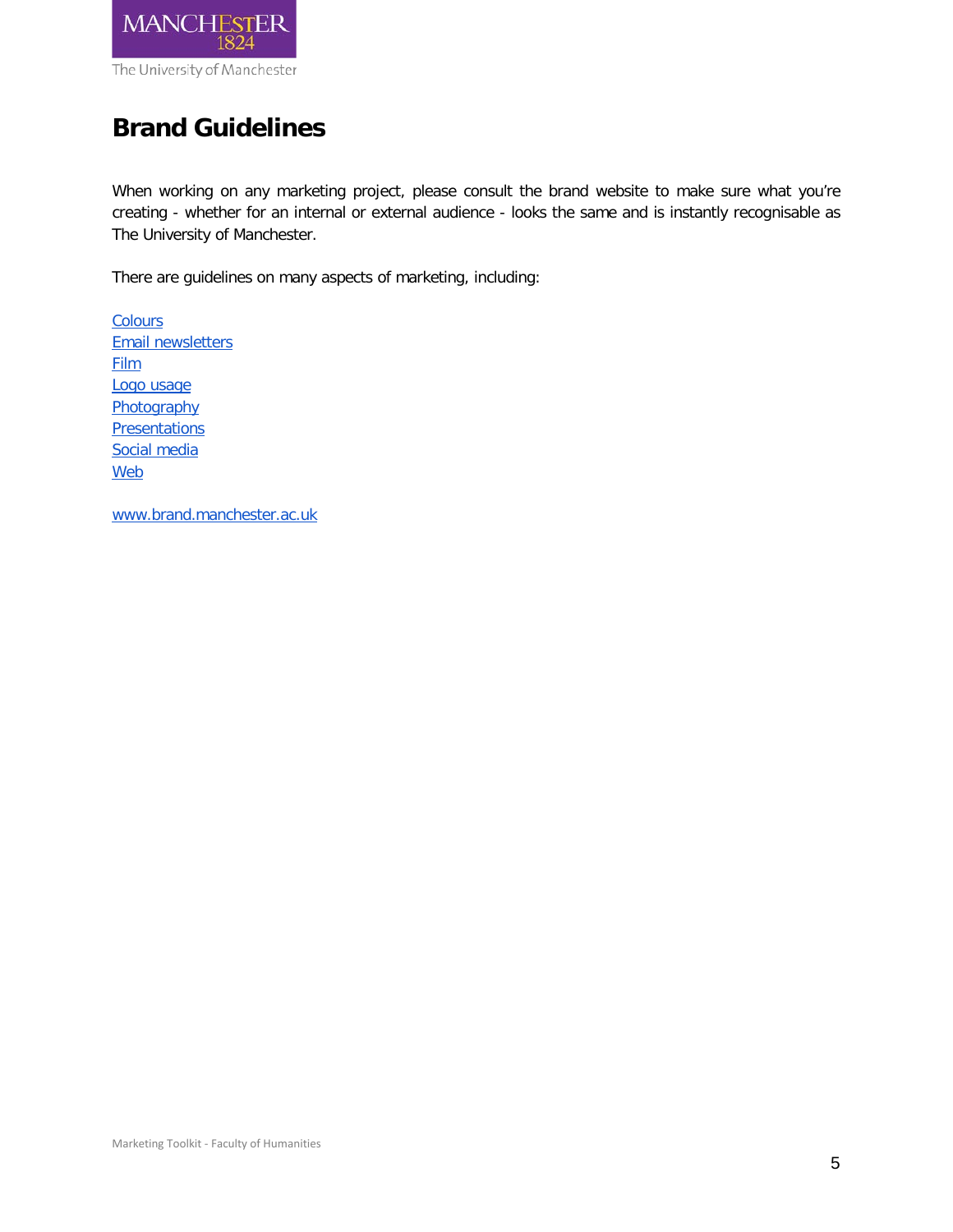

## <span id="page-5-0"></span>**Market Research**

Please complete the Market Research pro forma on pg 7 of this toolkit, you do not need to compete the marketing brief as well.

Market Research and competitor analysis can provide useful insight into the current and potential markets for programmes. This data is helpful when planning any changes to current programmes or course units, as well as developing new programmes and understanding how we compare against other institutions.

Every year the School Marketing Officers receive multiple requests for market research to inform current and new programme development. To ensure that such activity is appropriate and supports the School's strategic priorities. **Approval to proceed with market research should, in the first instance, be sought from your Head of Division. All requests must also be considered directly by the Head of School.**

## **Process for requesting market research**

| 1. | Set your objectives:<br>Why do you need the market research?<br>What information do you want?<br>What problem are you trying to solve?<br>Your School Marketing Officer can help you identify these objectives |
|----|----------------------------------------------------------------------------------------------------------------------------------------------------------------------------------------------------------------|
| 2. | Complete the Market Research proforma on pg 8                                                                                                                                                                  |
| 3. | Get signed approval by your Head of Division                                                                                                                                                                   |
| 4. | Get signed approval by the Head of School                                                                                                                                                                      |
| 5. | Complete and approved proforma to be considered by the School Marketing Group and a<br>timescale to be allocated for completion of the project and the responsibilities assigned                               |

## **Contacts**

| <b>Antoinette Perry</b> | antoinette.perry@manchester.ac.uk | <b>Faculty Marketing Manager</b>                       |
|-------------------------|-----------------------------------|--------------------------------------------------------|
| Lynn Trillo             | lynn.trillo@manchester.ac.uk      | Recruitment & Admissions Manager                       |
| Rakhi Sinha             | rakhi.sinha@manchester.ac.uk      | <b>SALC Marketing Officer</b><br>(Student Recruitment) |
| <b>Sarah Howarth</b>    | sarah.howarth@manchester.ac.uk    | <b>SALC Marketing Officer</b><br>(Student Recruitment) |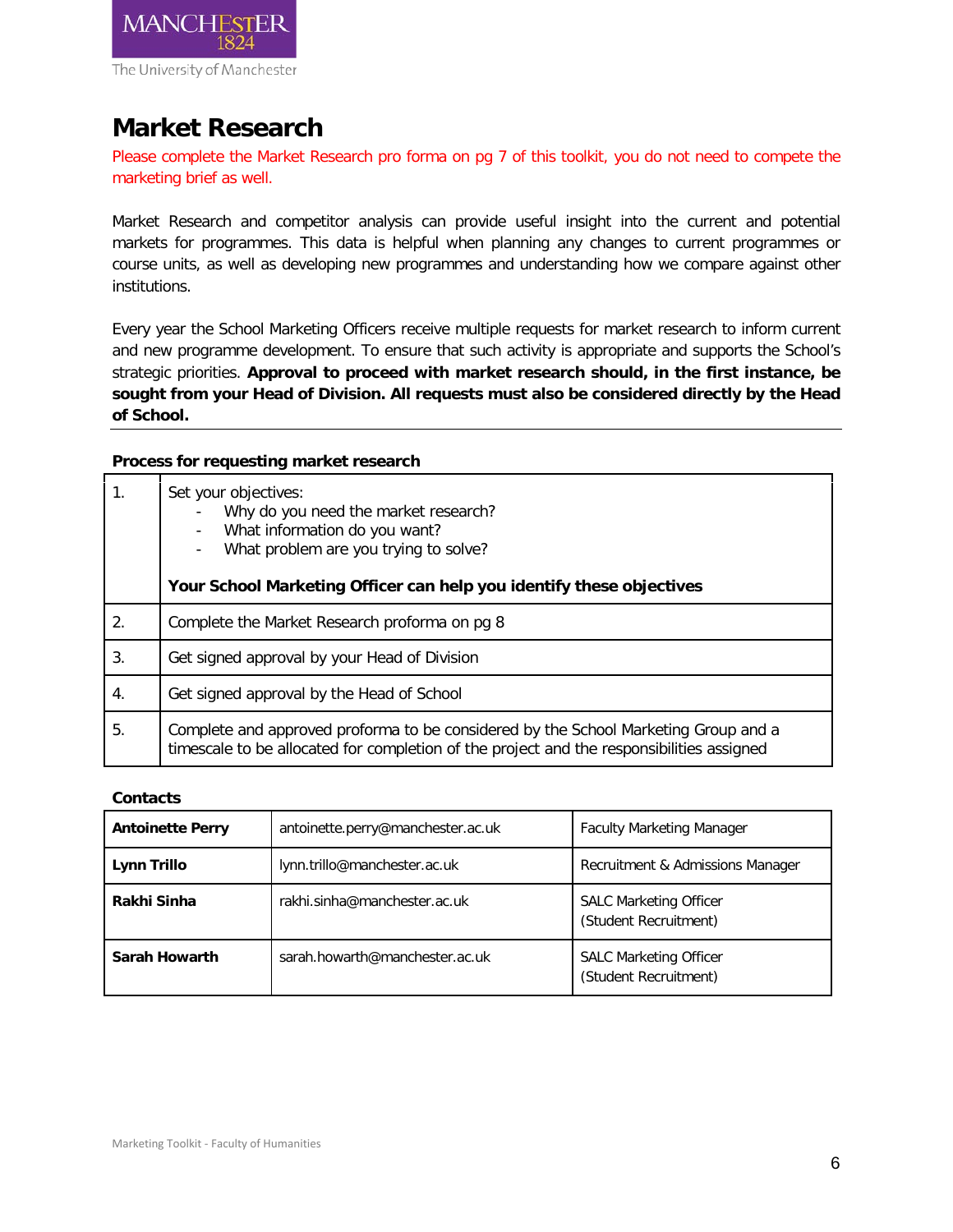

## **Market research pro forma**

| <b>Name</b>                                                                                                                       |                                                                                                 |
|-----------------------------------------------------------------------------------------------------------------------------------|-------------------------------------------------------------------------------------------------|
| <b>Contact details</b>                                                                                                            |                                                                                                 |
| Subject area                                                                                                                      |                                                                                                 |
| Programme                                                                                                                         |                                                                                                 |
| Date of request                                                                                                                   |                                                                                                 |
| <b>Objectives</b><br>Outline, why is this research needed? What problem are you<br>trying to solve? What information do you need? |                                                                                                 |
| What information is required?<br>Highlight as necessary                                                                           | <b>Competitor analysis</b><br>□ Identify your competitors, compare their offer and              |
|                                                                                                                                   | their intake data                                                                               |
|                                                                                                                                   | □ Compare fees                                                                                  |
|                                                                                                                                   | □ Compare entry tariff                                                                          |
|                                                                                                                                   | □ Compare course and structure                                                                  |
|                                                                                                                                   | □ Compare marketing                                                                             |
|                                                                                                                                   | Identify a market demand/expansion<br>$\Box$ Is there a healthy recruitment in competitors in a |
|                                                                                                                                   | particular subject area you are looking to                                                      |
|                                                                                                                                   | develop/increase?                                                                               |
|                                                                                                                                   | □ How does Manchester compare in recruitment                                                    |
|                                                                                                                                   | trends?                                                                                         |
|                                                                                                                                   | □ Identify demographic trends in market                                                         |
|                                                                                                                                   | Qualitative data (such as focus groups)                                                         |

Head of Division Approval: Print name: Signature: Date: Head of School Approval Print name: Signature: Date: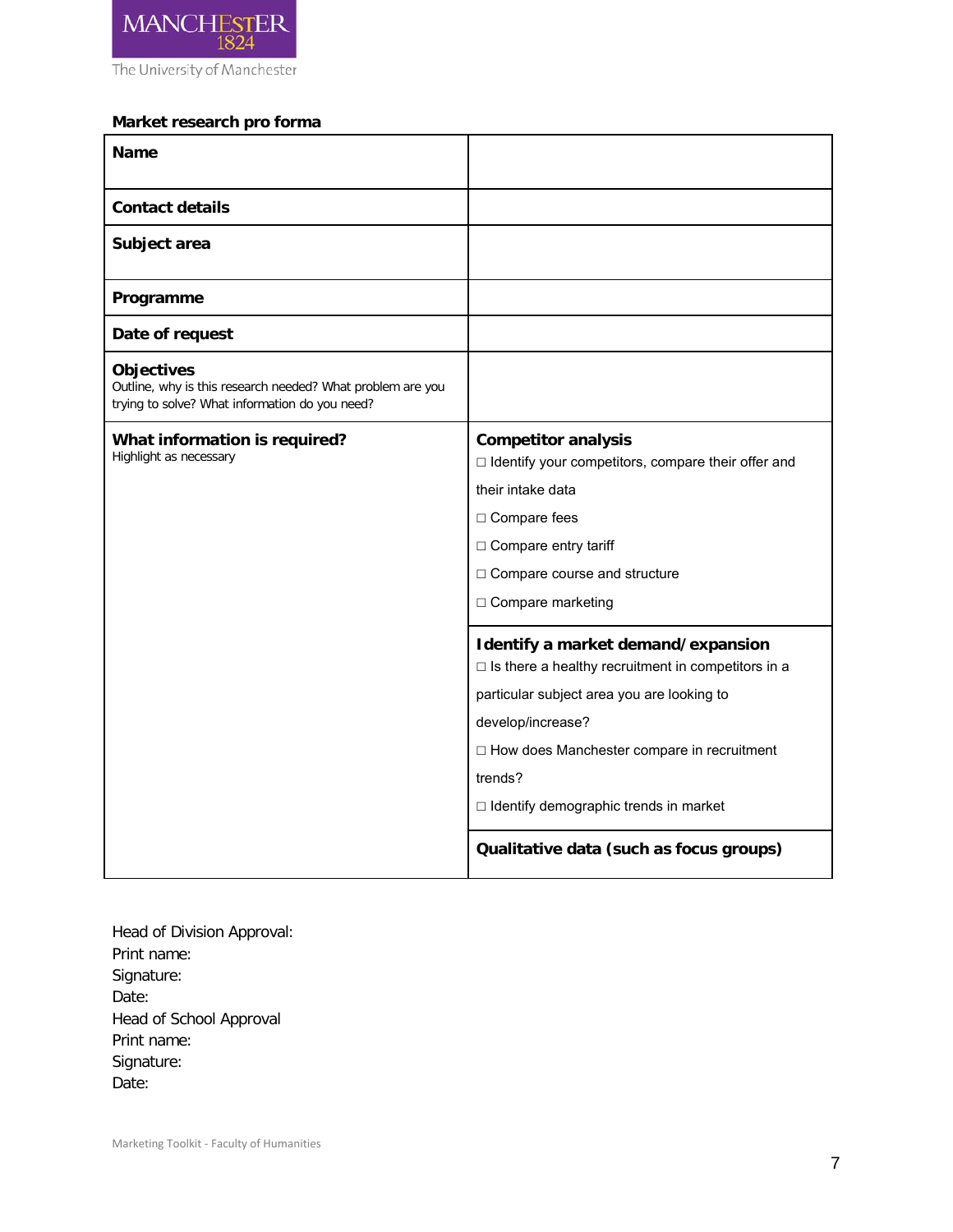

## **Data sources**

Within the University there are a number of data sources which are readily available and the first point of call for all enquiries should be the Faculty Marketing Manager, School Marketing Officer or Recruitment and Admissions Manager. They can advise which data sources will give the best information to help you meet your objectives.

## The Recruitment and International Development (RAID) Sharepoint:

This is a repository for management information, data and reports that guide UK/EU and international recruitment activity. Through the site, you can access data that supports comparison on our recruitment position relative to the sector and our direct competitor group.

RAID data includes categories such as:

- Internal undergraduate and postgraduate admissions data
- Data sets procured from third parties, such as the higher education statistics agency (HESA) and UCAS.
- International market reports and approved country banding that guide our international recruitment activity.

## Higher Education Information Database for Institutions (HEIDI)

HEIDI is a web-based database containing statistics on all UK higher education institutions, including higher education statistics agency (HESA) data on staff, students and finance. It allows users to select data from standard reports or create their own customised reports, which can then be exported into Excel or PowerPoint. The database enables comparison of data for all UK institutions, or subgroups of institutions. It provides a single point of access online to data from a range of sources.

HESA student data includes categories such as:

- Level of study
- Mode of study
- Subject area
- Gender
- Ethnicity
- Degree classification
- **Domicile**

## League Tables

The Planning Support Office regularly uploads the latest league tables such as THE World Reputation Rankings and the Guardian Good University guide.

In UK tables, indicators of performance include NSS, DLHE and REF research. Data is aggregated to bespoke league table subject groups.

For information about how league table data is compiled and presented, visit the University's Planning Support office website.

<http://www.staffnet.manchester.ac.uk/planning-support-office/>

## UCAS data

Provides sector UGT application figures for the current application cycle.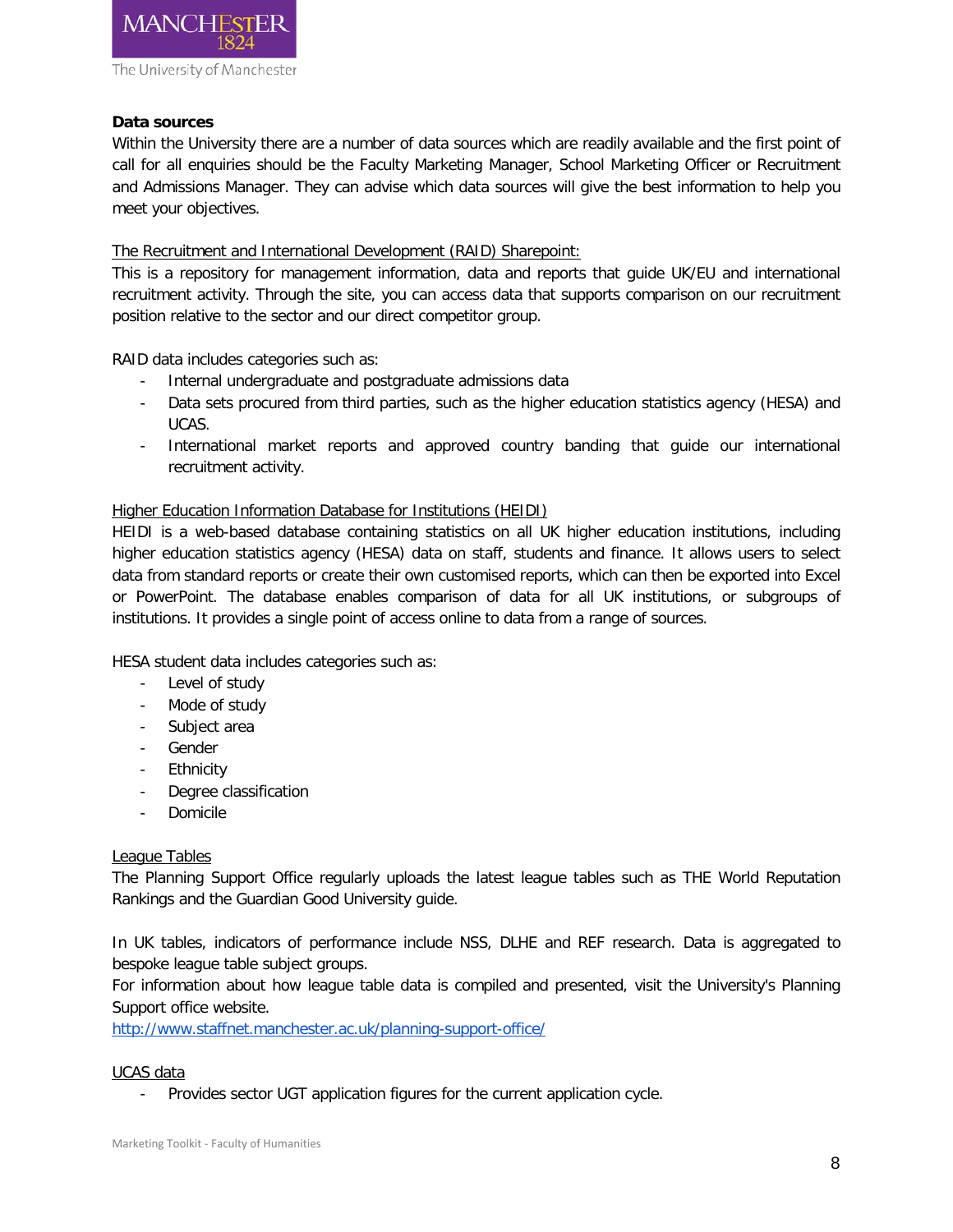

- [www.ucas.com](http://www.ucas.com/) provides lists of UK undergraduate and postgraduate courses to give an idea of the market and competitor institutions.

## NSS survey

- Student satisfaction scores are reported by HEI.
- This data also helps Schools to identify where further work is needed in terms of affecting the student experience.
- NSS data is available via the Unistats website (www.unistats.com) or from <http://www.campus.manchester.ac.uk/planningsupportoffice/PSO/MI/StudentFeedback/>

## Postgraduate Taught Experience Survey (PTES)

PTES is the only national survey of postgraduate students in the UK. It allows institutions to collect feedback on the experiences of their taught postgraduate students. The survey collects feedback from postgraduate taught students in a systematic and user-friendly way, enabling us to pinpoint areas of teaching strength and identify areas for improvement.

Results are anonymous, allowing comparison against the sector and within benchmarking clubs, with a focus on internal enhancement rather than league tables.

[http://www.campus.manchester.ac.uk/planningsupportoffice/PSO/MI/StudentFeedback/PTES2013/index.](http://www.campus.manchester.ac.uk/planningsupportoffice/PSO/MI/StudentFeedback/PTES2013/index.htm) [htm](http://www.campus.manchester.ac.uk/planningsupportoffice/PSO/MI/StudentFeedback/PTES2013/index.htm)

## Student Barometer

The Student Barometer is more wide-ranging than other similar surveys, and covers areas such as arrival at University, student life and support services. Non-final year undergraduates will also be asked about their experience of their course. Previous results for the University are available at: <http://www.campus.manchester.ac.uk/planningsupportoffice/PSO/MI/StudentFeedback/>

## University surveys:

## Decliner survey

A decliner survey is used to survey applicants who receive but turn down an offer for a programme to identify their reasons for choosing alternative programmes or institutions. This is done by the central market research team but is also often carried out at School level. Contact your School Marketing Officer for this data.

#### Acceptor survey

An acceptor survey is used to identify why new students decided to study with us. Contact your School Marketing Officer for this data.

## **For more information please see:** [http://www.brand.manchester.ac.uk/marketing-support/market](http://www.brand.manchester.ac.uk/marketing-support/market-research/)[research/](http://www.brand.manchester.ac.uk/marketing-support/market-research/)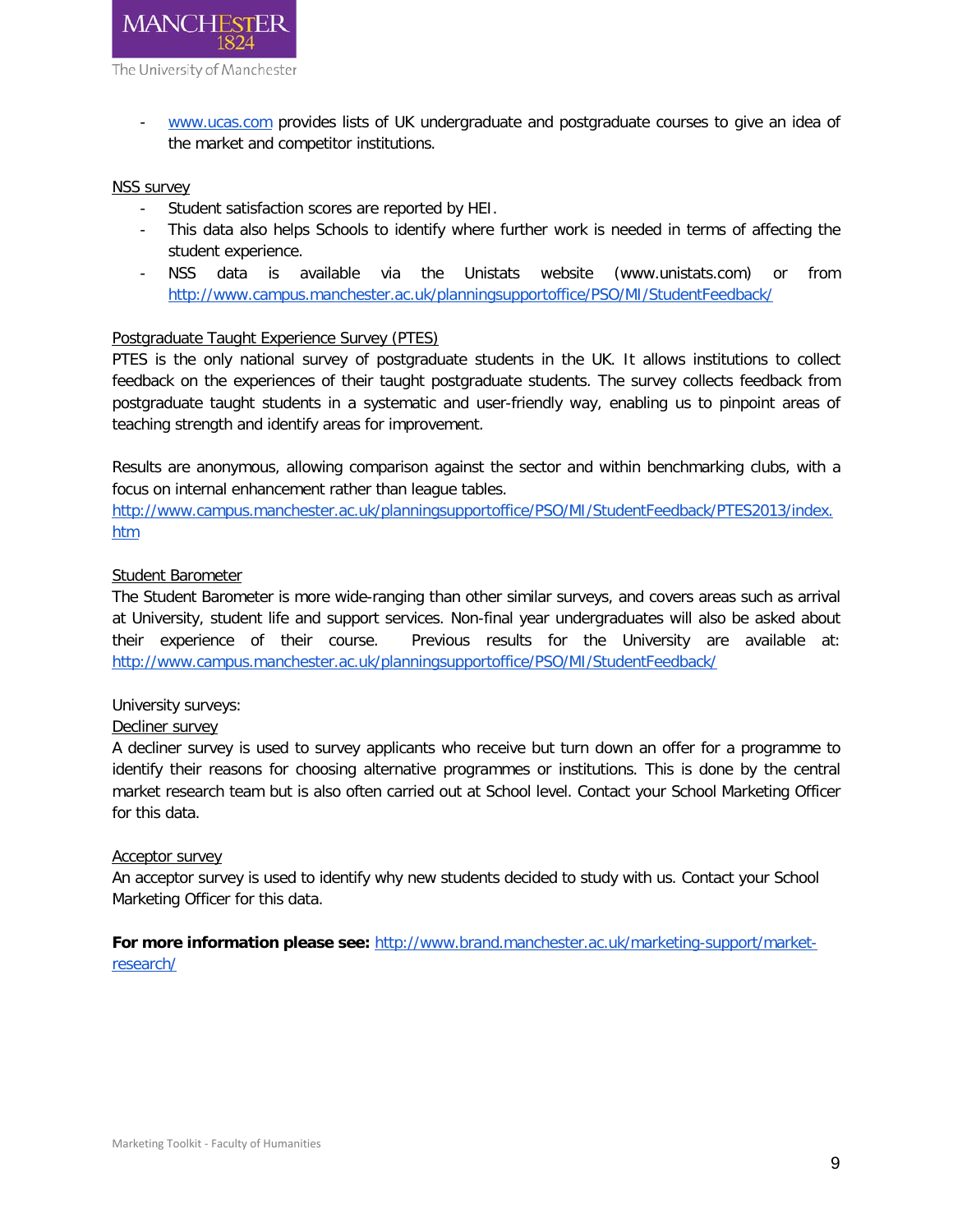

## <span id="page-9-0"></span>**Print**

Please complete the briefing document on page 3 of this toolkit.

Doing that will allow you to accurately assess the need for this project, who your target audience is and how to make sure you get your key messages across to them - whether you're creating a flyer, poster or a more in-depth brochure.

There are four stages to the print creation process:

- 1. Pre-production
- 2. Creation
- 3. Post-production
- 4. Delivery and promotion

## **Pre-production**

Determine your budget, complete the marketing brief and share it with your Marketing Officer. You'll also need to identify three possible agencies to work with on the project if you are not creating content inhouse. Get quotes and ideas from each before selecting one to move forward with - they will also want to see the brief. Approved University suppliers can be found [here.](http://www.brand.manchester.ac.uk/marketing-support/list-agencies-printers/)

Determine the key messages and tone of voice - the reader should leave with an overarching 'take home message' – how will you get this across? The University has [guidance on the written word,](http://www.brand.manchester.ac.uk/written-word/) as well as a house style. It is essential you refer to these.

Establish the final deadline for delivery of the printed content, and work backwards from that date - leave plenty of time for copy-editing, as well as contingency time for any unforeseen issues.

## **Creation**

If working with an external agency, you will need to provide them with a comprehensive brief, as well as all the copy and high-quality imagery to be used in the printed material.

Please make sure the agency refer to the University's quidance on printed material, so they use the correct logo, colour palette and fonts

## **Post-production**

The agency should agree to deliver a number of drafts before the final version is complete and you're happy with it. With each draft stage, be comprehensive and clear in your feedback - asking for amends once the finished version has been produced may result in additional costs. Be clear on who has final sign off on the printed content.

## **Delivery and promotion**

Once the finished version is completed and signed off, the agency will deliver the files for you to use. Ask the agency to provide you with all master files and artwork, store assets in a share folder for easy accessibility and reference and so any updates to content can easily be made in-house.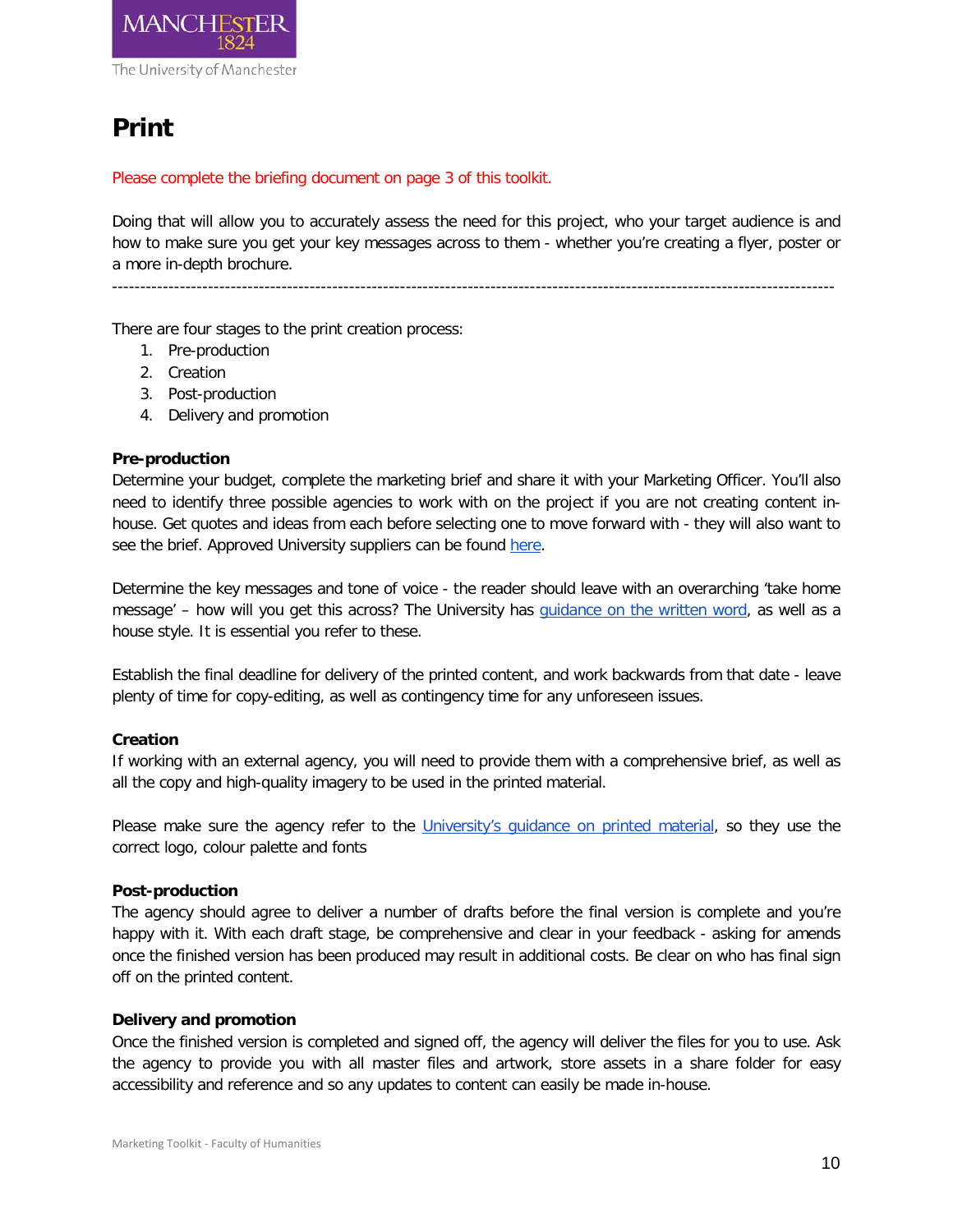

## **Print checklist**

| Complete the briefing document in this toolkit                                                                                                                                |  |
|-------------------------------------------------------------------------------------------------------------------------------------------------------------------------------|--|
| Contact your Marketing Officer                                                                                                                                                |  |
| Consult the University's print guidelines<br>http://www.brand.manchester.ac.uk/visual-identity/print/                                                                         |  |
| Use the correct logo in the right place<br>http://www.brand.manchester.ac.uk/visual-identity/print/                                                                           |  |
| Use the correct colour palette when using University colours<br>http://www.brand.manchester.ac.uk/visual-identity/colour/                                                     |  |
| Use the correct font<br>(The University fonts are Effra and Minion, but you can use Open Sans)<br>http://www.brand.manchester.ac.uk/visual-identity/typography/               |  |
| Use the correct tone and style in any writing<br>http://www.brand.manchester.ac.uk/written-word/tone-of-voice/<br>http://www.brand.manchester.ac.uk/written-word/house-style/ |  |
| Include links to any relevant website pages                                                                                                                                   |  |
| Include contact details                                                                                                                                                       |  |
| Use high-quality imagery                                                                                                                                                      |  |
| Have your budget approved if you are using an external agency for design and printing                                                                                         |  |
| Get quotes for the work<br>Approved suppliers: http://www.brand.manchester.ac.uk/marketing-support/list-agencies-printers/                                                    |  |
| Agree deadlines with suppliers and relevant internal stakeholders                                                                                                             |  |
| Send your brief to your chosen supplier                                                                                                                                       |  |
| Check through drafts and action any amends                                                                                                                                    |  |
| Receive goods from your supplier                                                                                                                                              |  |
| Distribute items                                                                                                                                                              |  |
| Receive master files from your supplier (e.g. the design files)                                                                                                               |  |
| Evaluate the success of the project, did it meet the objectives?                                                                                                              |  |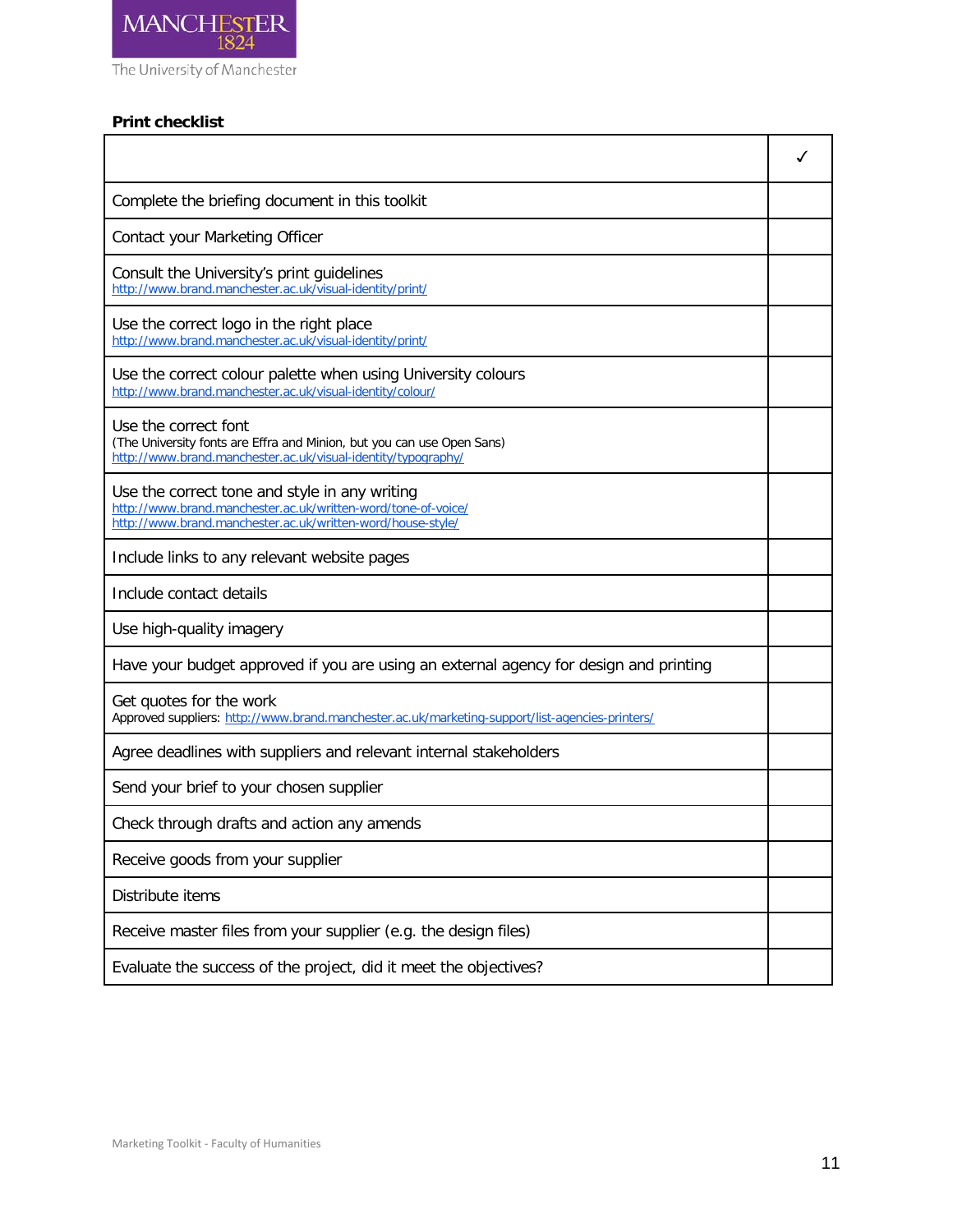

## <span id="page-11-0"></span>**Presentations**

Please complete the briefing document on page 3 of this toolkit.

The University of Manchester has guidelines and downloadable templates for the creation of PowerPoint presentations. These resources should be your first port of call: <http://www.brand.manchester.ac.uk/visual-identity/presentations/>

When creating a presentation - for use internally or externally - communicating key message clearly and consistency in style are essential.

The University has specific PowerPoint guidance on what the title slide should look like, how imagery is used, the font type and size and colour palette. There are downloadable templates via the link above, so all of this information is already set - you just have to populate your slides with text and imagery.

## **Things to consider**

- a) Who is the presentation for?
- b) When and where will it be delivered?

## **Key messages**

When considering your target audience, also think about what you want them to get out of the presentation. Do you want them to leave better-informed about your course? Do you want them to sign up to something? Do you want them to consult a particular webpage? Make the call to action and the messages you want your audience to come away with explicit.

## **Deadlines**

Identify timescales for production. If you are creating the PowerPoint yourself, please ask a colleague to look over it before delivery to ensure all information is correct and there are no typos or other errors.

Example University template:

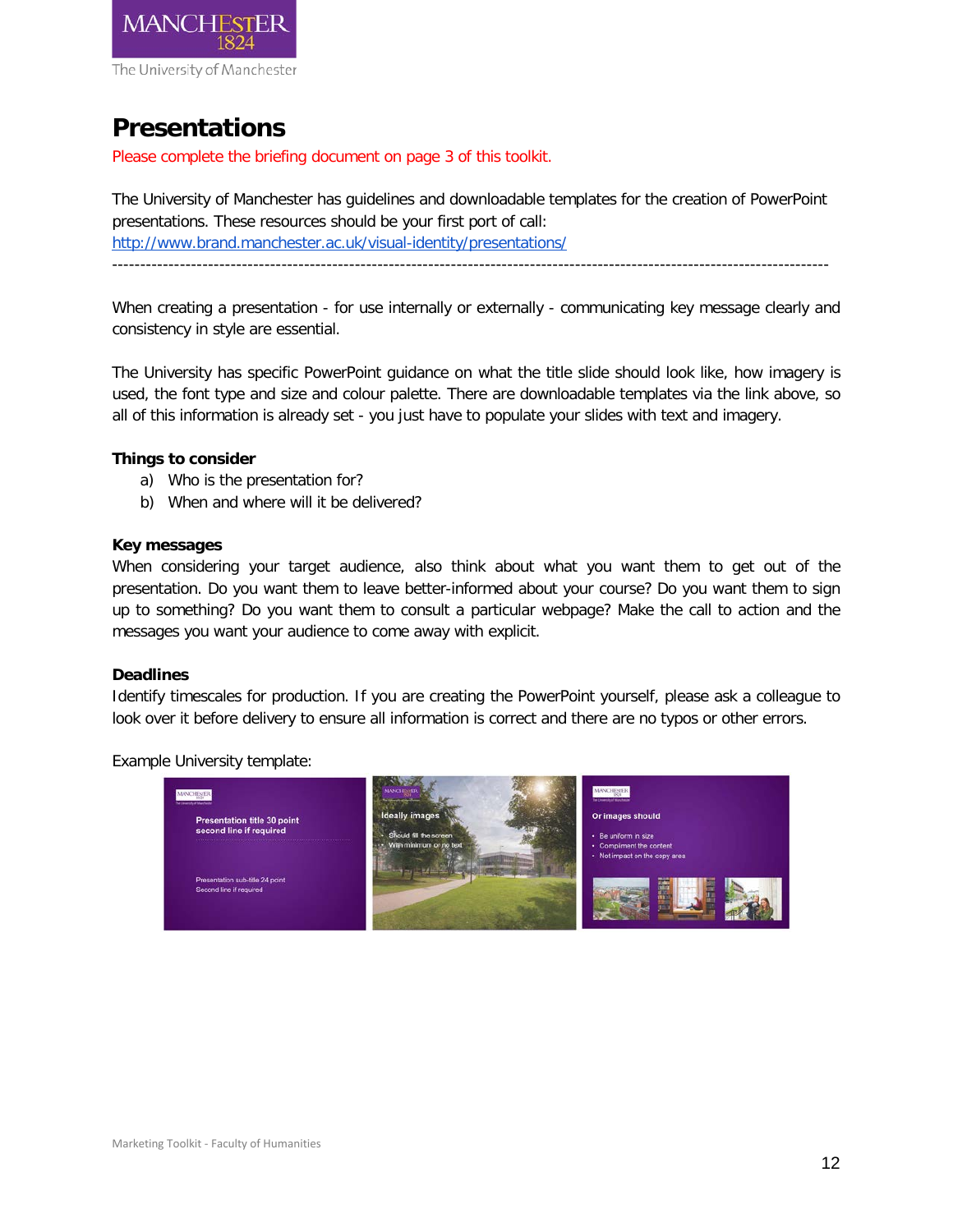

## **Download PowerPoint templates [here](http://www.brand.manchester.ac.uk/visual-identity/presentations/) (scroll to the bottom of the page).**

## **Presentations checklist**

| Complete the briefing document in this toolkit                                                                                                                                |  |
|-------------------------------------------------------------------------------------------------------------------------------------------------------------------------------|--|
| Contact your Marketing Officer                                                                                                                                                |  |
| Consult the University's presentation guidelines<br>http://www.brand.manchester.ac.uk/visual-identity/presentations/                                                          |  |
| Use the University PowerPoint template<br>http://www.brand.manchester.ac.uk/visual-identity/presentations/<br>(scroll to the bottom for downloadable templates)               |  |
| Use the correct tone and style in any writing<br>http://www.brand.manchester.ac.uk/written-word/tone-of-voice/<br>http://www.brand.manchester.ac.uk/written-word/house-style/ |  |
| Include links to any relevant website pages e.g. course pages                                                                                                                 |  |
| Include contact details                                                                                                                                                       |  |
| Use high-quality imagery                                                                                                                                                      |  |
| Ask a colleague to check your presentation for accuracy and errors                                                                                                            |  |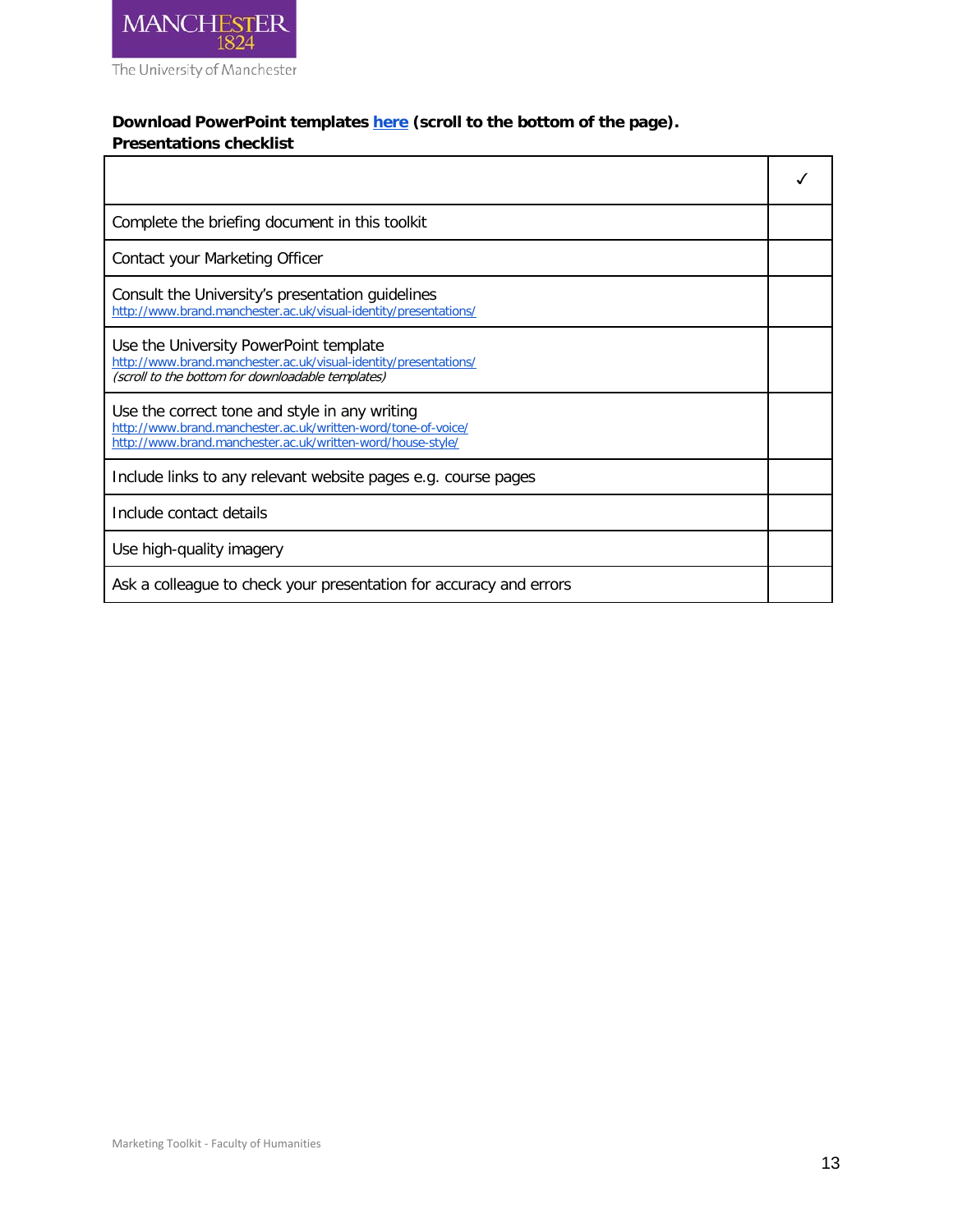

## <span id="page-13-0"></span>**Photography**

Please complete the briefing document on page 3 of this toolkit.

The Faculty of Humanities Marketing team has access to an extensive library of University and subjectspecific photography. Please complete the marketing brief in this toolkit and share it with your Marketing Officer to determine whether there is existing imagery that can be used for your project.

--------------------------------------------------------------------------------------------------------------------------------

When commissioning new photography - whether for an event or use in printed material - it's still important to complete the marketing brief to help determine what you need and how you plan to use the imagery, The brief should be shared with your photographer to steer them in the right direction.

You will also need to consult the University's brand guidelines on photography. It clearly sets out how to create eye-catching imagery that creates an emotional connection with our audiences: <http://www.brand.manchester.ac.uk/visual-identity/photography/>

There are three categories that make up the style of our imagery content:

## **1. Action shots**







**2. Environment**



**3. Portraits**

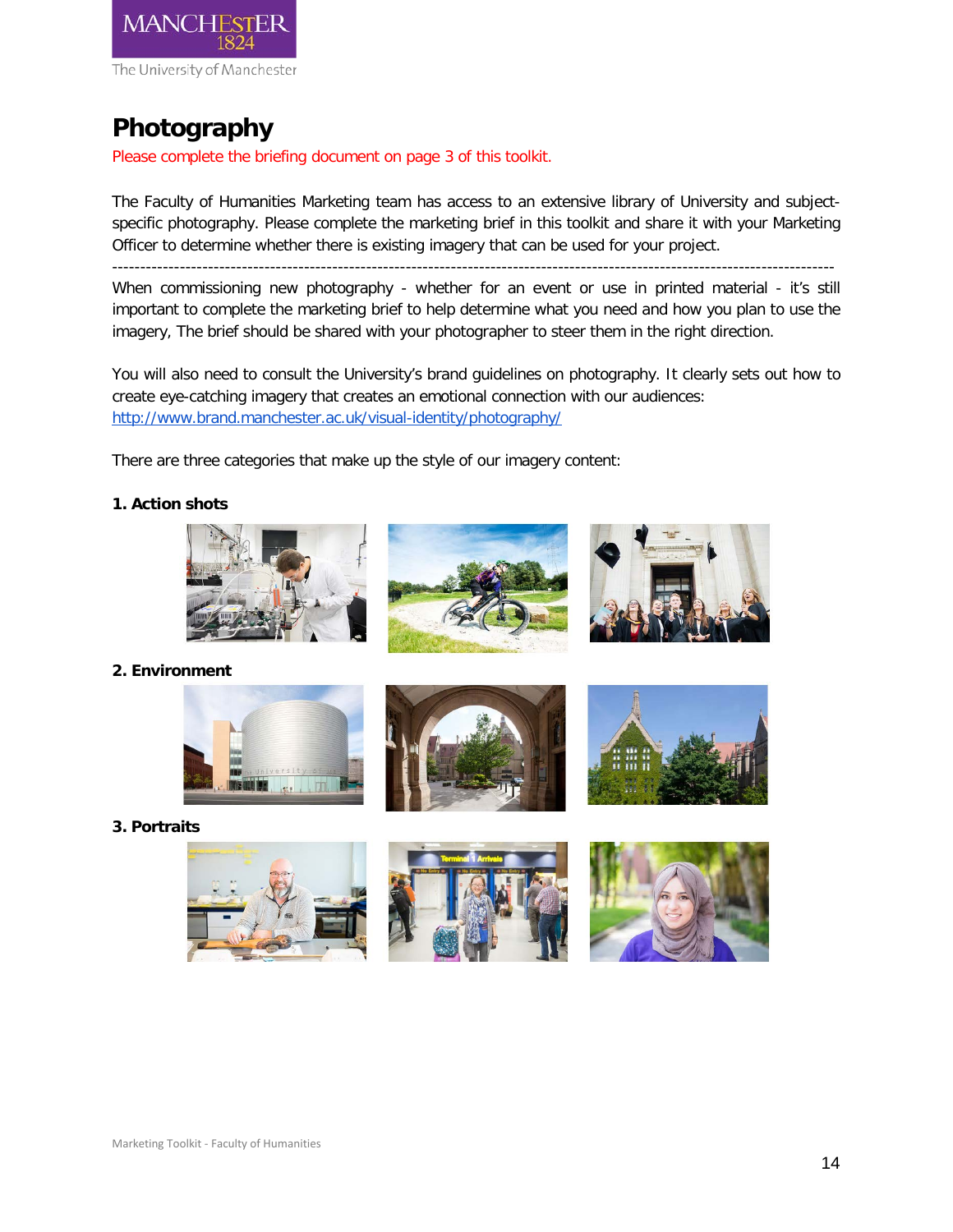

## **Photography checklist**

| Determine your key messages, target audience and concept                                                          |  |
|-------------------------------------------------------------------------------------------------------------------|--|
| Complete the briefing document in this toolkit                                                                    |  |
| Contact your Marketing Officer                                                                                    |  |
| Consult the University's photography guidelines<br>http://www.brand.manchester.ac.uk/visual-identity/photography/ |  |
| Source photographer<br><b>Approved photographers</b>                                                              |  |
| Get quotes for the work                                                                                           |  |
| Have your budget approved if you are using an external photographer                                               |  |
| Agree deadlines with suppliers and relevant internal stakeholders                                                 |  |
| Send your brief to your chosen supplier                                                                           |  |
| Include links to any relevant website pages                                                                       |  |
| Use high-quality footage and imagery                                                                              |  |
| Check through drafts and action any amends                                                                        |  |
| Sign off project                                                                                                  |  |
| Receive goods from your supplier                                                                                  |  |
| Distribute items                                                                                                  |  |
| Receive master files from your supplier (e.g. the image files)                                                    |  |
| Share video files with School marketing team                                                                      |  |
| Evaluate the success of the project, did it meet the objectives?                                                  |  |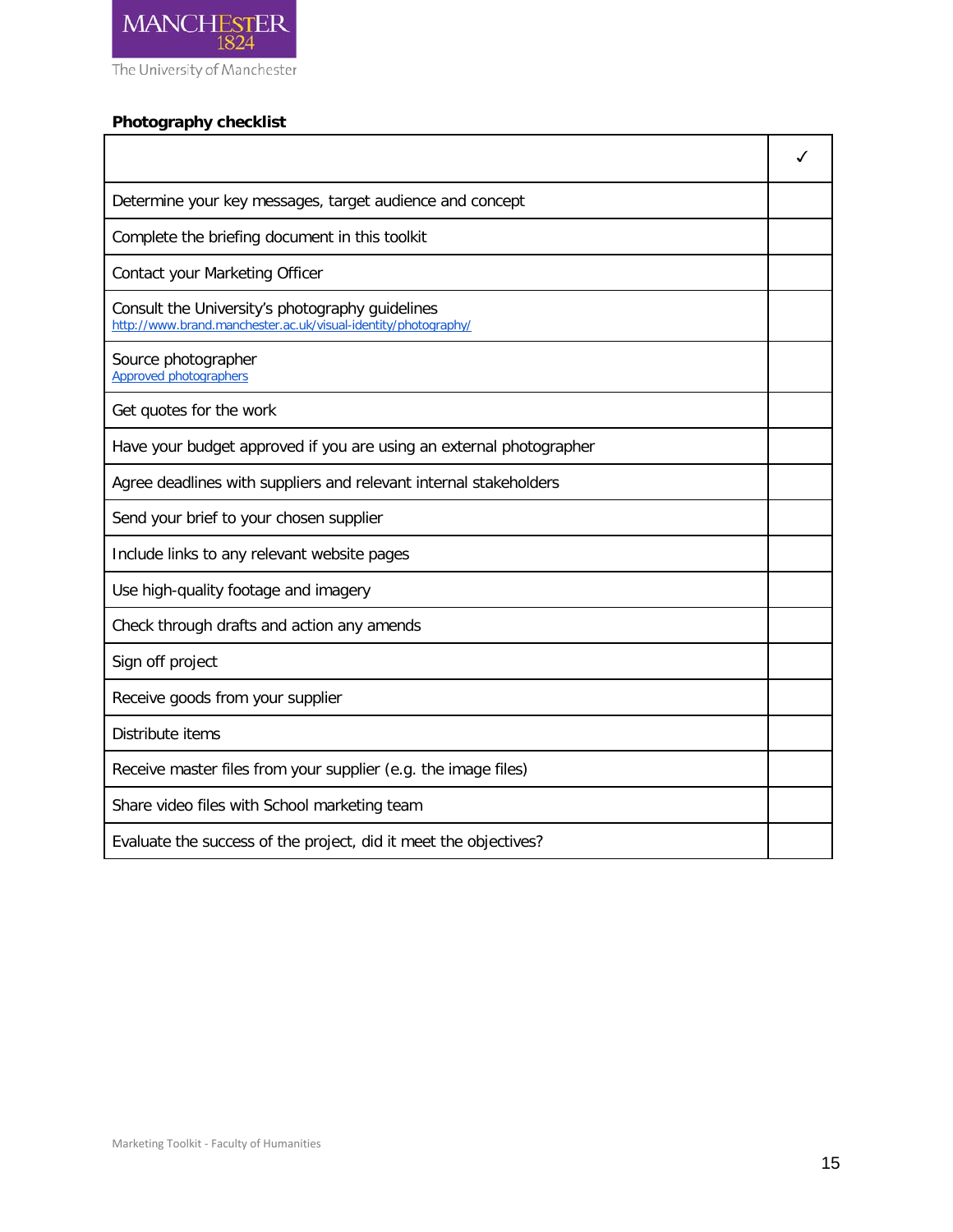

## <span id="page-15-0"></span>**Video**

## Please complete the briefing document on page 3 of this toolkit.

Doing that will allow you to accurately assess the need for this project, who your target audience is and how to make sure you get your key messages across to them.

Please liaise with your Marketing Officer for their input and advice.

--------------------------------------------------------------------------------------------------------------------------------

There are four stages to the video creation process:

- 5. Pre-production
- 6. The shoot
- 7. Post-production and video editing
- 8. Delivery and promotion

## **Pre-production**

Determine your budget, complete the marketing brief and share it with your Marketing Officer. You'll also need to identify three possible agencies to work with on the project, get quotes and ideas from each before selecting one to move forward with - they will also want to see the brief. Approved University suppliers can be found [here.](http://www.brand.manchester.ac.uk/marketing-support/list-agencies-printers/)

Determine the key messages and script - the viewer should leave with an overarching 'take home message' – how will you get this across?

Establish the final deadline for delivery of the video, and work backwards from that date - leave plenty of time for editing, as well as contingency time for any unforeseen issues.

## **The shoot**

Wherever possible, try to go on the shoot with the agency so you can make sure they get the footage they need to bring to life the story you want to tell.

## **Post-production and video editing**

The agency should agree to deliver a number of drafts before the final version is complete and you're happy with it. With each draft stage, be comprehensive and clear in your feedback - asking for amends once the finished version has been produced may result in additional costs. Be clear on who has final sign off on the video.

## **Delivery and promotion**

Once the finished version is completed and signed off, the agency will deliver the files for you to use. You might want to ask them for some still images from the video which you can use to promote it on the University website and social media channels. Store all assets in a share folder for easy accessibility and reference.

There is a [SALC YouTube](https://www.youtube.com/user/UoMSALC) channel which the video can be hosted on.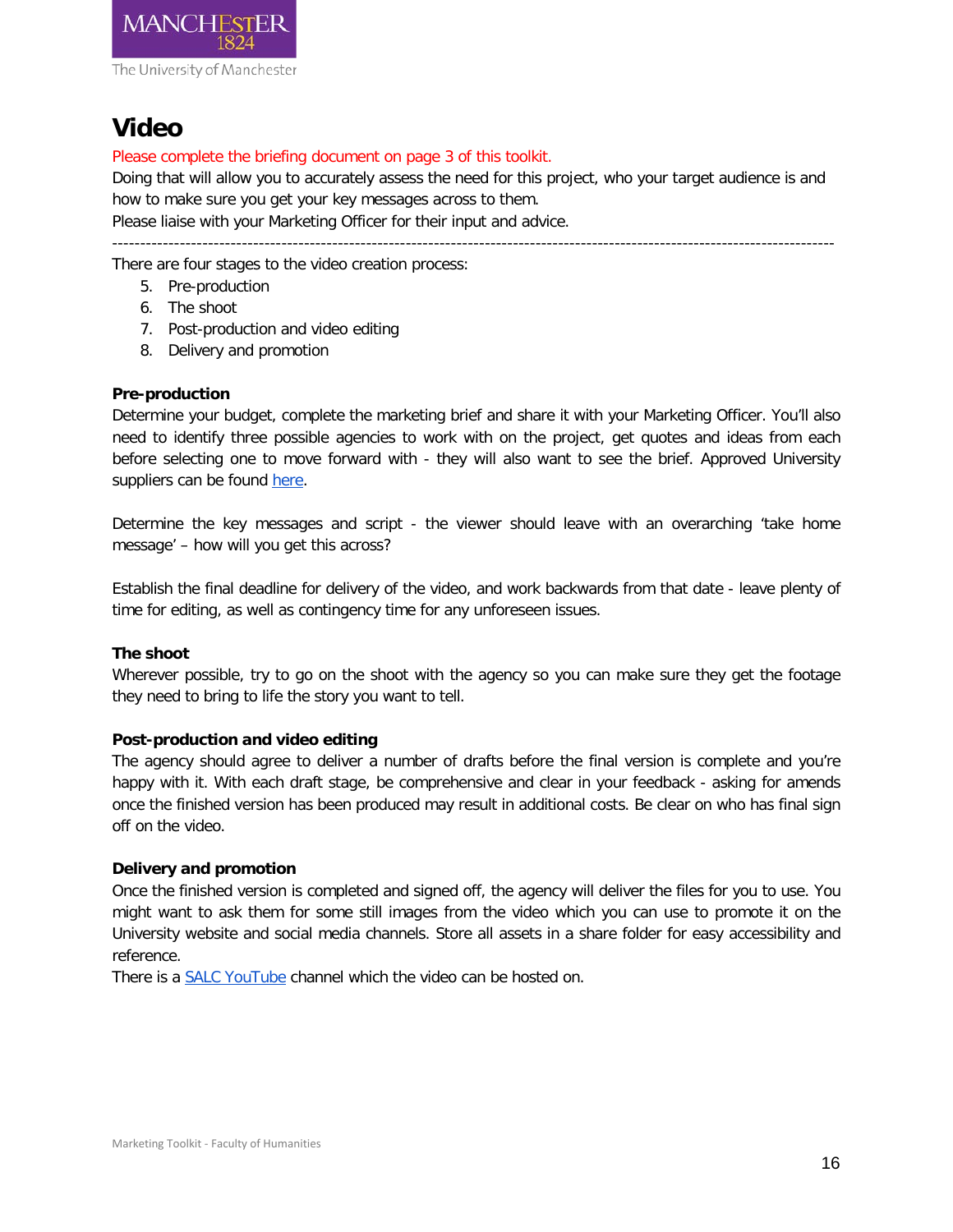

## **Video checklist**

| Determine your key messages, target audience and concept                                                                   |  |
|----------------------------------------------------------------------------------------------------------------------------|--|
| Complete the briefing document in this toolkit                                                                             |  |
| Contact your Marketing Officer                                                                                             |  |
| Consult the University's video guidelines<br>http://www.brand.manchester.ac.uk/visual-identity/film/                       |  |
| Get quotes for the work<br>Approved suppliers: http://www.brand.manchester.ac.uk/marketing-support/list-agencies-printers/ |  |
| Have your budget approved if you are using an external agency                                                              |  |
| Agree deadlines with suppliers and relevant internal stakeholders                                                          |  |
| Send your brief to your chosen supplier                                                                                    |  |
| Include links to any relevant website pages                                                                                |  |
| Include contact details                                                                                                    |  |
| Use high-quality footage and imagery                                                                                       |  |
| Check through drafts and action any amends                                                                                 |  |
| Sign off project                                                                                                           |  |
| Receive goods from your supplier                                                                                           |  |
| Distribute items                                                                                                           |  |
| Receive master files from your supplier (e.g. the design files)                                                            |  |
| Evaluate the success of the project, did it meet the objectives?                                                           |  |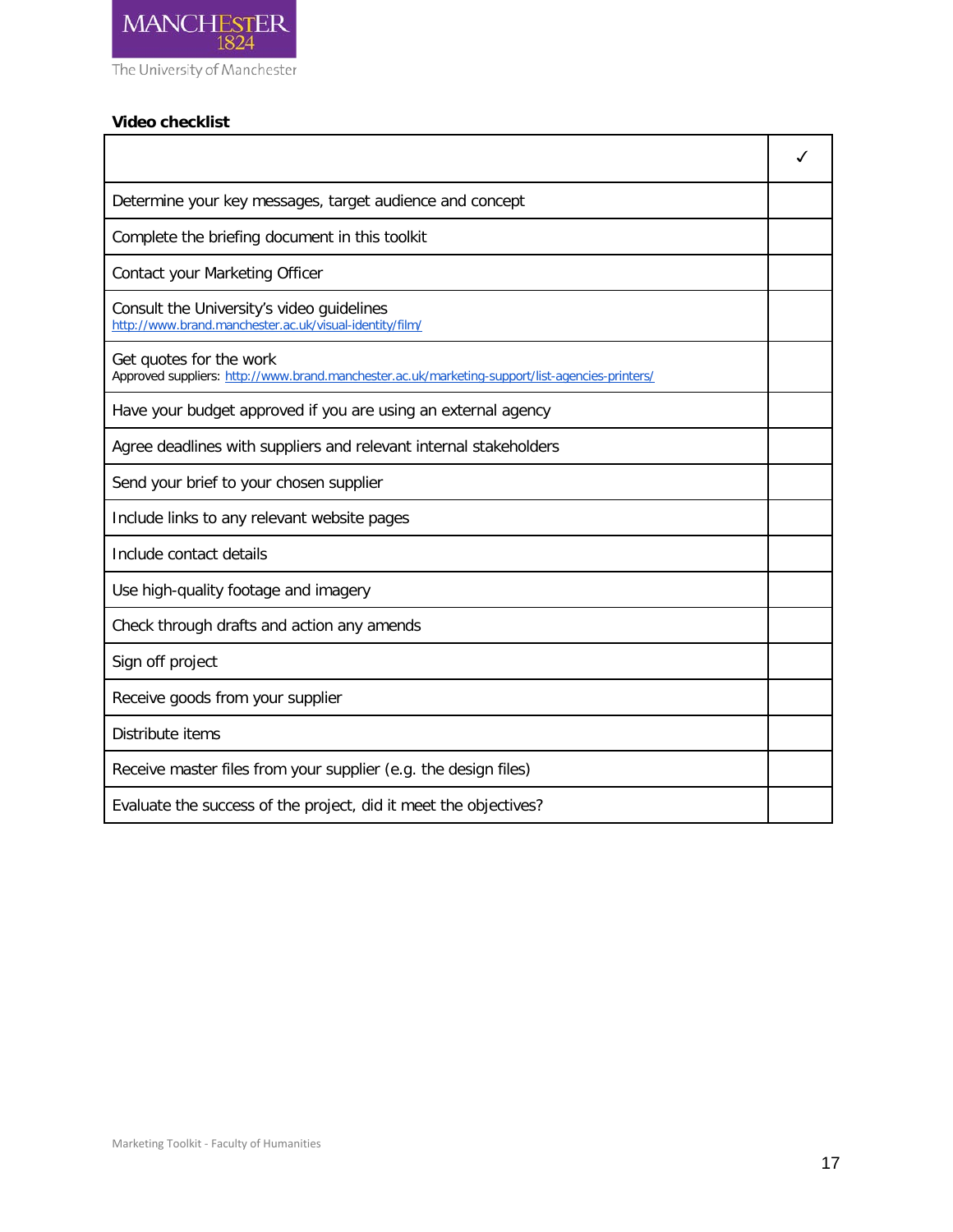

## <span id="page-17-0"></span>**Online Marketing**

## Please complete the briefing document on page 3 of this toolkit.

Digital marketing incorporates a range of online activities using tools such as:

- Email newsletters
- Google Adwords advertising
- Online advertising
- Social media

Digital marketing is complex and there are many ways in which you can use the above tools - it requires careful consideration before implementation. In the first instance, please contact your Marketing Officer for advice and project-specific guidance.

## **Email Marketing**

Email marketing is a means of communicating with a targeted audience via email. The University's tool for sending email campaigns is [CommuniGator.](https://www.communigator.co.uk/) This system allows you to create branded, personalised email campaigns that can be tracked and monitored. University templates exist, please contact the marketing team to access them.

Email marketing is most effective when communicating simple information with a known audience, or for wanting to direct people to your website.

## **Google AdWords Advertising**

Google AdWords is an advertising platform held within Google's search engine results. Google is the world's most popular search engine. Within AdWords, you are able to select a number of keywords and your advert will appear when someone searches using the same using the keywords you've selected. When someone clicks on your advert, they'll be directed to the landing page chosen by you.

## **Display Advertising**

This is online advertising on a website chosen by you and one where you know your target audience will look. There are a number of options in terms of the advert size, location and format.

## **Social Media**

Prominent examples of social media platforms are:

- Facebook
- Twitter
- Google+
- LinkedIn
- Pinterest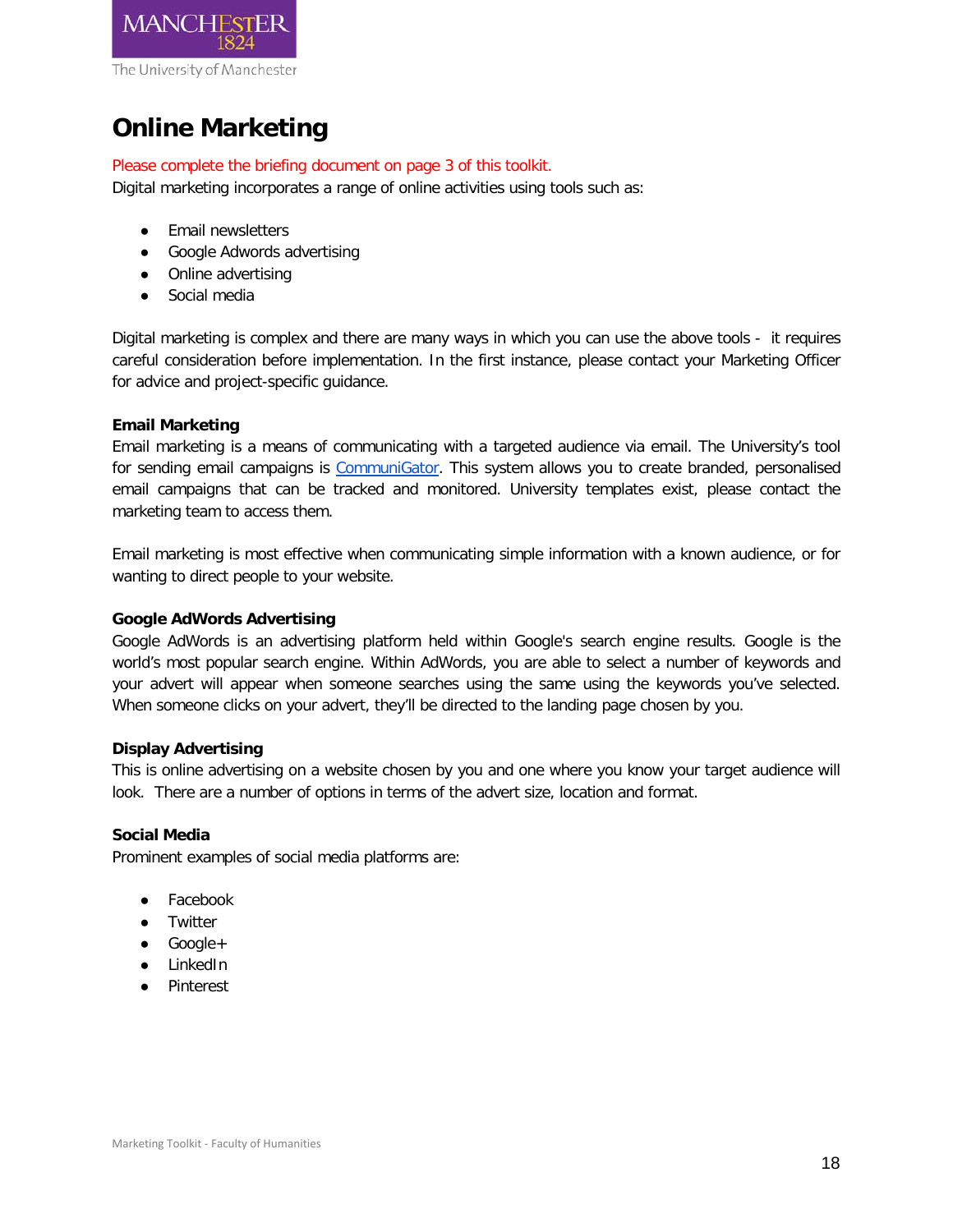

Within the School of Arts, Languages and Cultures, a number of social media channels are available for communicating externally and internally. For more information, please contact Anne-Marie Nugnes (SALC Marketing & Communications Manager (external relations), or Patrick Crich (Social Media Co-ordinator, University-wide) - contact details are below.

## **Your next step**

Please contact your Marketing Officer(s) for more information and to discuss your options for digital marketing activities.

| Rakhi Sinha              | rakhi.sinha@manchester.ac.uk       | <b>SALC Marketing Officer</b><br>(Student Recruitment)                    |
|--------------------------|------------------------------------|---------------------------------------------------------------------------|
| <b>Sarah Howarth</b>     | sarah.howarth@manchester.ac.uk     | <b>SALC Marketing Officer</b><br>(Student Recruitment)                    |
| <b>Anne-Marie Nugnes</b> | anne-marie.nugnes@manchester.ac.uk | SALC Marketing &<br><b>Communications Manager</b><br>(external relations) |
| <b>Patrick Crich</b>     | patrick.crich@manchester.ac.uk     | Social Media Co-ordinator                                                 |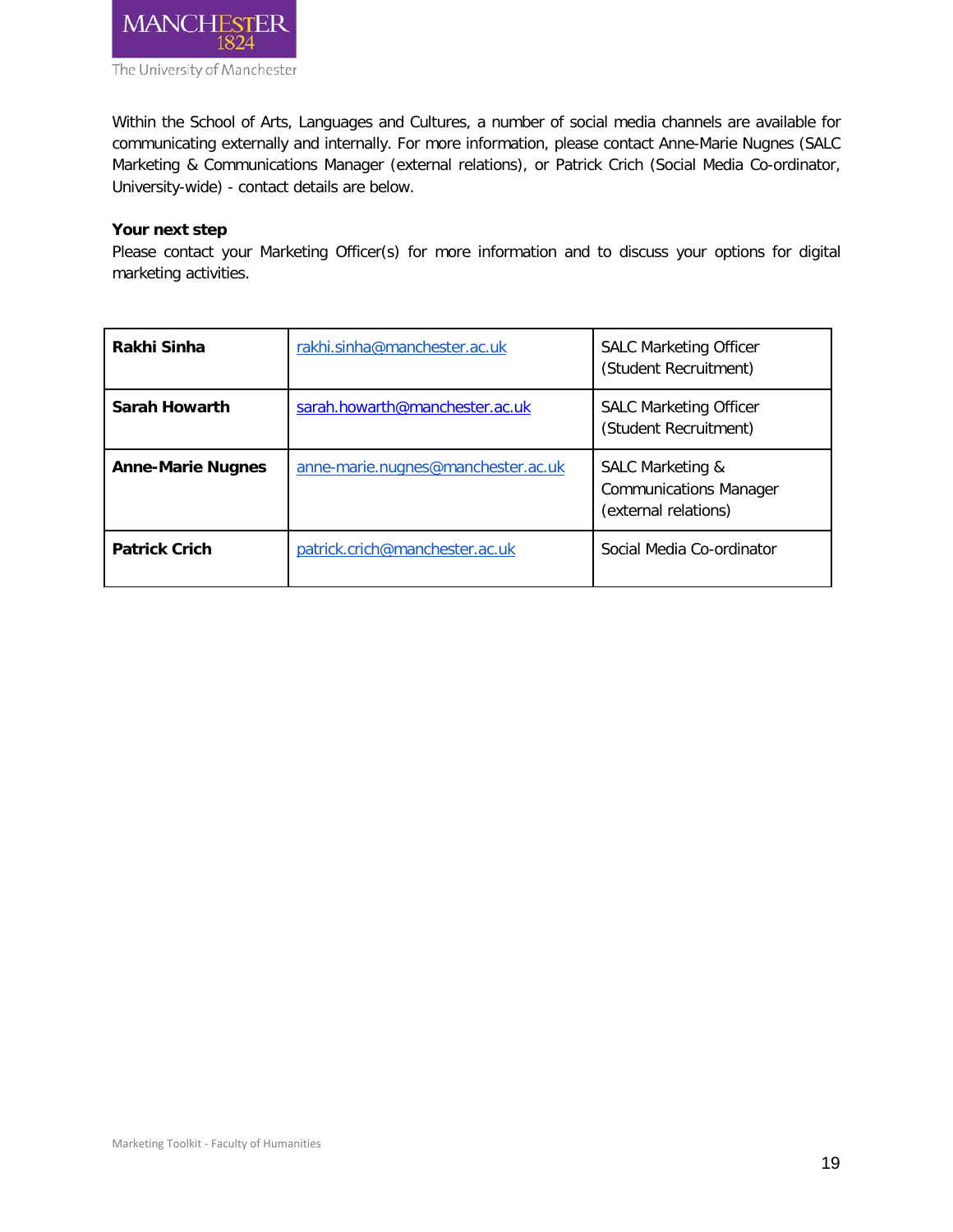

## <span id="page-19-0"></span>**Events (recruitment and conversion)**

Please complete the briefing document on page 3 of this toolkit.

The first step in the process is to identify the purpose of your event and the budget (if required). Completing the briefing document will allow you to think carefully about these aspects, as well as determine your objectives and target audience.

#### --------------------------------------------------------------------------------------------------------------------------------

## **What type of activities to include?**

Base your activities on the information needs of your target audience – are you targeting potential applicants or offer holders? Include as many opportunities for personal interaction as possible; prospective students like to meet academic staff and current students, ask questions and gain a 'feel' for the University.

You could include:

- opportunities to chat to academics and current students,
- introductory talks for potential applicants or more detailed talks for offer holders,
- taster activities (sample lectures or practical tasks), and
- tours of the campus and/or subject-specific facilities.
- Pick the most appropriate staff member to deliver the activity this may not be the most senior lecturer – an enthusiastic and knowledgeable PhD student, or student ambassadors, can be more engaging.

## **Picking a venue**

To book a venue on-campus, you need to contact Central Teaching Spaces (57305), or [complete their](http://www.estates.manchester.ac.uk/services/centralteachingspaces/ourservices/roombooking/)  [online form.](http://www.estates.manchester.ac.uk/services/centralteachingspaces/ourservices/roombooking/)

Match your venue to your activities, for example, do you need a large foyer for academic/guest interaction and space for catering, with smaller rooms off the foyer for subject-specific talks/taster sessions? Do rooms need to have audio-visual equipment? Remember to also consider the accessibility of the venue – will those unfamiliar with our campus be able to find it with ease? Remember to check the venue allows catering if you wish to provide it.

## **Listing your event**

Columba is the University's own event management system used to promote public events (not closed student-only ones). Once you have added your listing, you can determine which web pages you want it to populate. [Here is an in-depth guide to Columba,](http://www.humanities.manchester.ac.uk/medialibrary/alc/websiteresources/guidelines/columba-user-guide.pdf) or speak to your Web Content Editor to find out more.

[Eventbrite](https://www.eventbrite.co.uk/) is a free website widely used to manage and promote event bookings, you can use this for student-only events or public events. Eventbrite allows you to customise the event page, as well as online 'booking form', including asking people questions such as which subject/courses they are interested in and which year they plan to commence their study.

## **Event promotion**

Ways to promote events to current students include: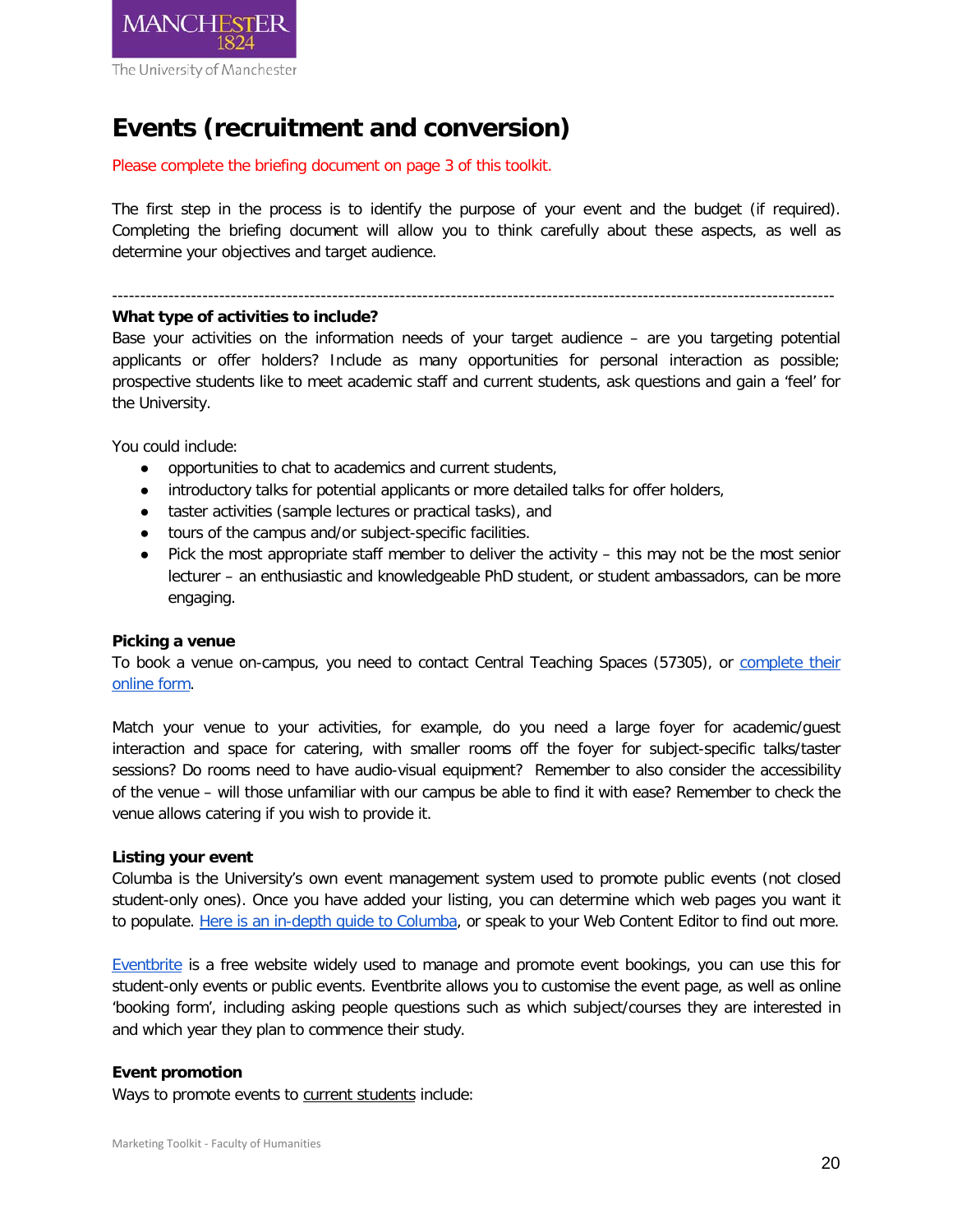

- My Manchester website and enewsletters;
- social media;
- Careers Service event listings and careers fairs;
- tagging on to University-wide campaigns;
- through the Students' Union; or
- emailing targeted cohorts via programme administration teams.

Ways to promote events to prospective students include:

- open day section on course web pages (campus solutions);
- website event listings;
- social media; the Alumni department's social media channels and database of graduates; and feeder schools and colleges via the education liaison team.

You may be able to promote your event via career-specific networks or websites. There is also the option of paying to promote your event on social media channels, and websites such as Prospects.

You may wish to produce leaflets or posters to promote the event, or you may wish to produce specific literature to distribute at the event. If so, please refer to the Print section of the toolkit.

Anne-Marie Nugnes is the external Marketing & Communications Manager and may be able to help you promote your event once you have set it up and listed it online - contact details are below.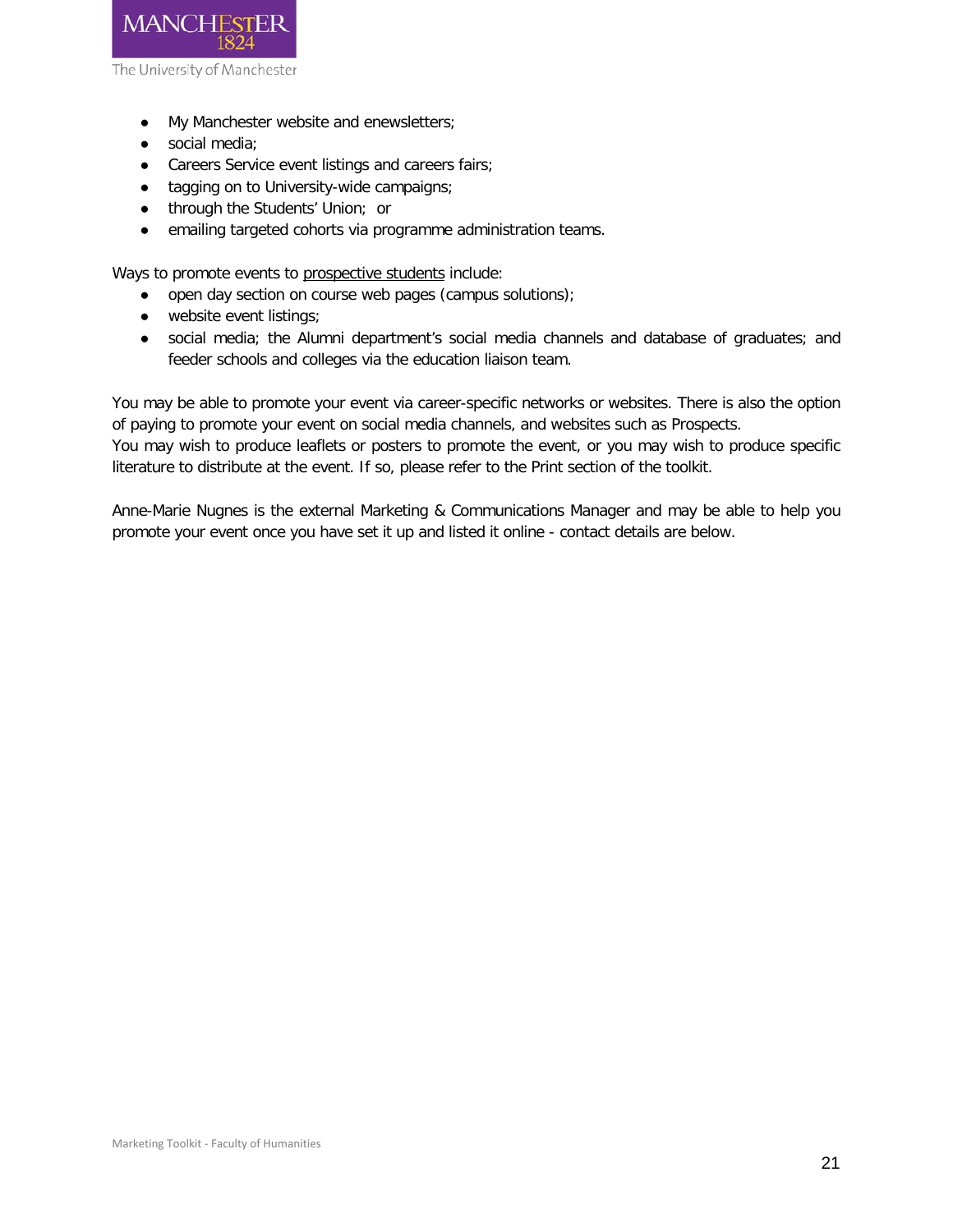

## **Event planning checklist**

| Identify the purpose of the event and the budget (if required)                                                                                                                                                          |  |
|-------------------------------------------------------------------------------------------------------------------------------------------------------------------------------------------------------------------------|--|
| Complete the marketing briefing document                                                                                                                                                                                |  |
| Identify the target audience and how you are going to promote the event to them                                                                                                                                         |  |
| Devise activities that best meet the information needs of your targeted audience and<br>identify staff/student ambassadors to deliver the activities                                                                    |  |
| Agree event date and time<br>(What dates would work best in the recruitment/conversion cycle? Remember to check<br>for any date clashes with similar events. What time of day would best suit your target<br>audience?) |  |
| Source and book a venue                                                                                                                                                                                                 |  |
| Book any catering required                                                                                                                                                                                              |  |
| Contact the School marketing team for advice on how to promote your event                                                                                                                                               |  |
| Set up a booking system, schedule booking confirmations and reminders                                                                                                                                                   |  |
| Set up a team to assist in running the event on the day. Brief them before the event so<br>they know what activities are happening, where and when.                                                                     |  |
| Write and schedule follow up communications                                                                                                                                                                             |  |
| Evaluate the success of the event - did it meet the objectives?                                                                                                                                                         |  |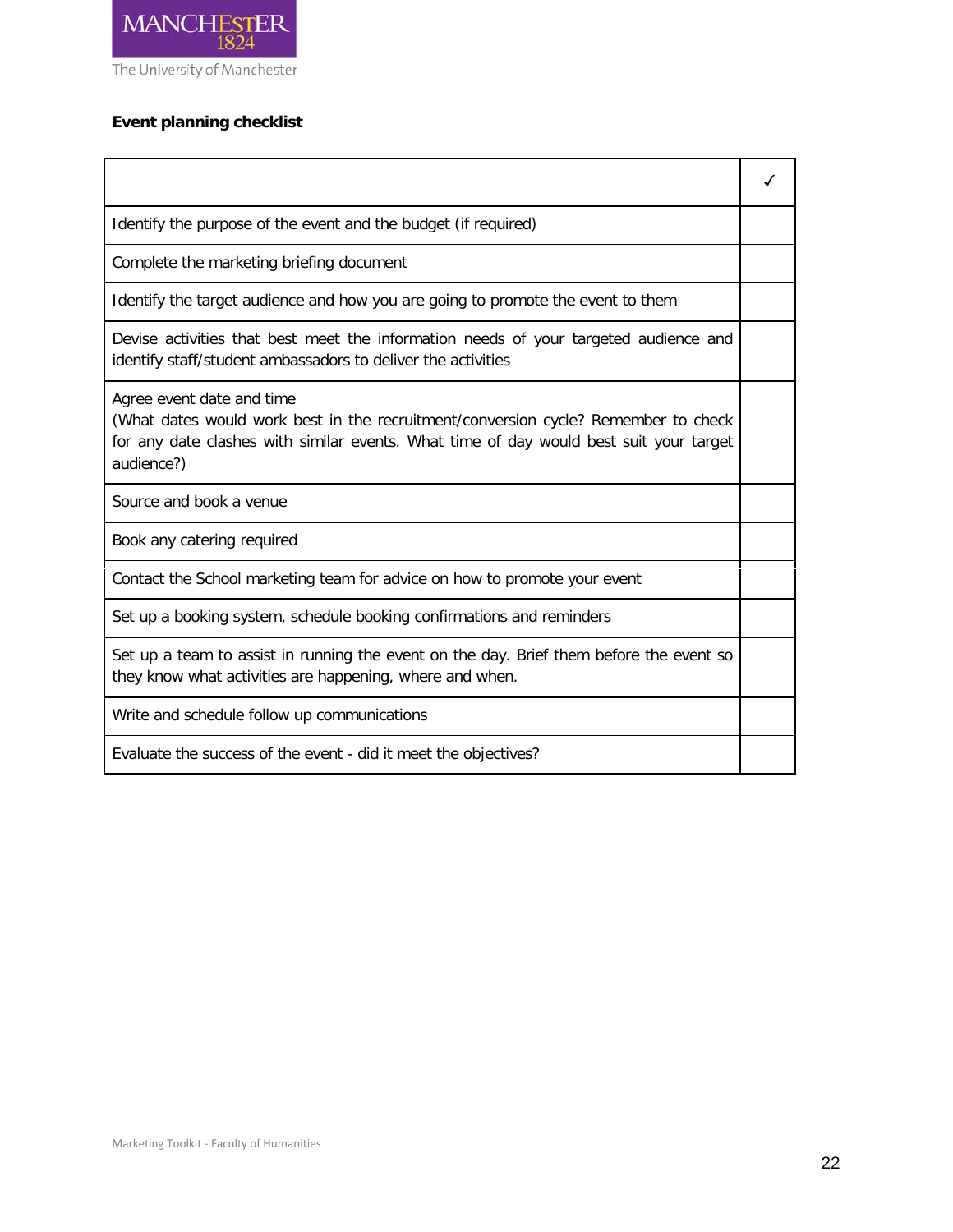

## <span id="page-22-0"></span>**Web updates**

- For updates, changes or corrections that you can't make yourself (via the T4 content management system), please fill out an online form: <http://man.ac.uk/tYd70M> or speak to your School web officer (or web committee rep).
- If your query relates to Pure, please contact them directly: [pure@manchester.ac.uk.](mailto:pure@manchester.ac.uk)
- To discuss developing new content or a new area of the website, please speak to Phil Olsen, Web Content Editor.

## **Contacts**

| Dipika Mummery | dipika.mummery@manchester.ac.uk | <b>SALC Web Content Editor</b> |
|----------------|---------------------------------|--------------------------------|
| Pure           | pure@manchester.ac.uk           |                                |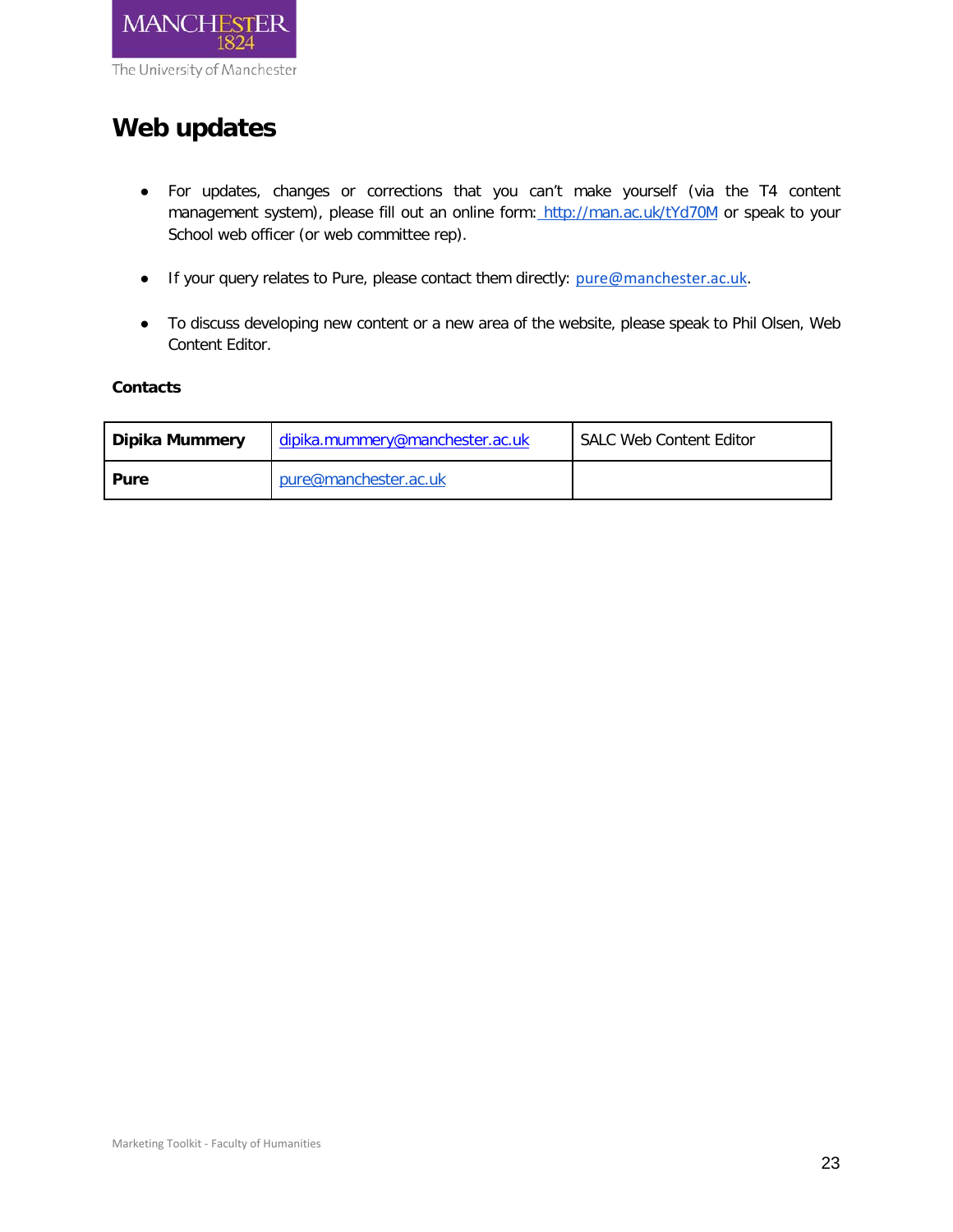

## <span id="page-23-0"></span>**Media/PR**

Media relations involves working with the media for the purpose of informing the public of an organisation's mission, policies and activities in a positive and consistent manner to enhance its reputation and brand.

Typically, this means liaising directly with professionals responsible for producing the news in the mass media with the goal of maximising positive coverage without paying for it directly through advertising.

--------------------------------------------------------------------------------------------------------------------------------

The School is supported by a Media Relations Officer who works within the University's Media Team (part of the Division of Communications and Marketing).

The Media team can support:

- traditional press release
- press conferences
- Informal media briefings
- Exclusive interviews
- Photo calls
- Finding expert commentary
- Producing statements on difficult stories

If required, the Media team are able to run media training sessions with academic staff.

## **When to contact media relations**

- You have a story that passes the 'So what?' test
- Research or news that you think will interest the public
- Your area of expertise is in the news
- You have heard about a student that has done something extraordinary

## **What to do if a journalist contacts you directly**

- If you are not confident dealing directly with the media take some details:
- Name, contact details and name of media outlet
- Nature of the enquiry
- Deadline
- Tell them someone from the Media Relations team will call them shortly
- Contact Joe Paxton for advice and support

## **Sharing your news item**

- To get the maximum coverage for your news item through internal and external communications channels please share an overview of the news with: [salcnews@manchester.ac.uk](mailto:salcnews@manchester.ac.uk) [humsnews@manchester.ac.uk](mailto:humsnews@manchester.ac.uk) [uninews@manchester.ac.uk](mailto:uninews@manchester.ac.uk)
	- Or via the news [submissions form](http://www.staffnet.manchester.ac.uk/news/submitnews/)
- See the University's [editorial policy](http://www.staffnet.manchester.ac.uk/news/submitnews/editorialpolicy/) for news submissions to Staffnet